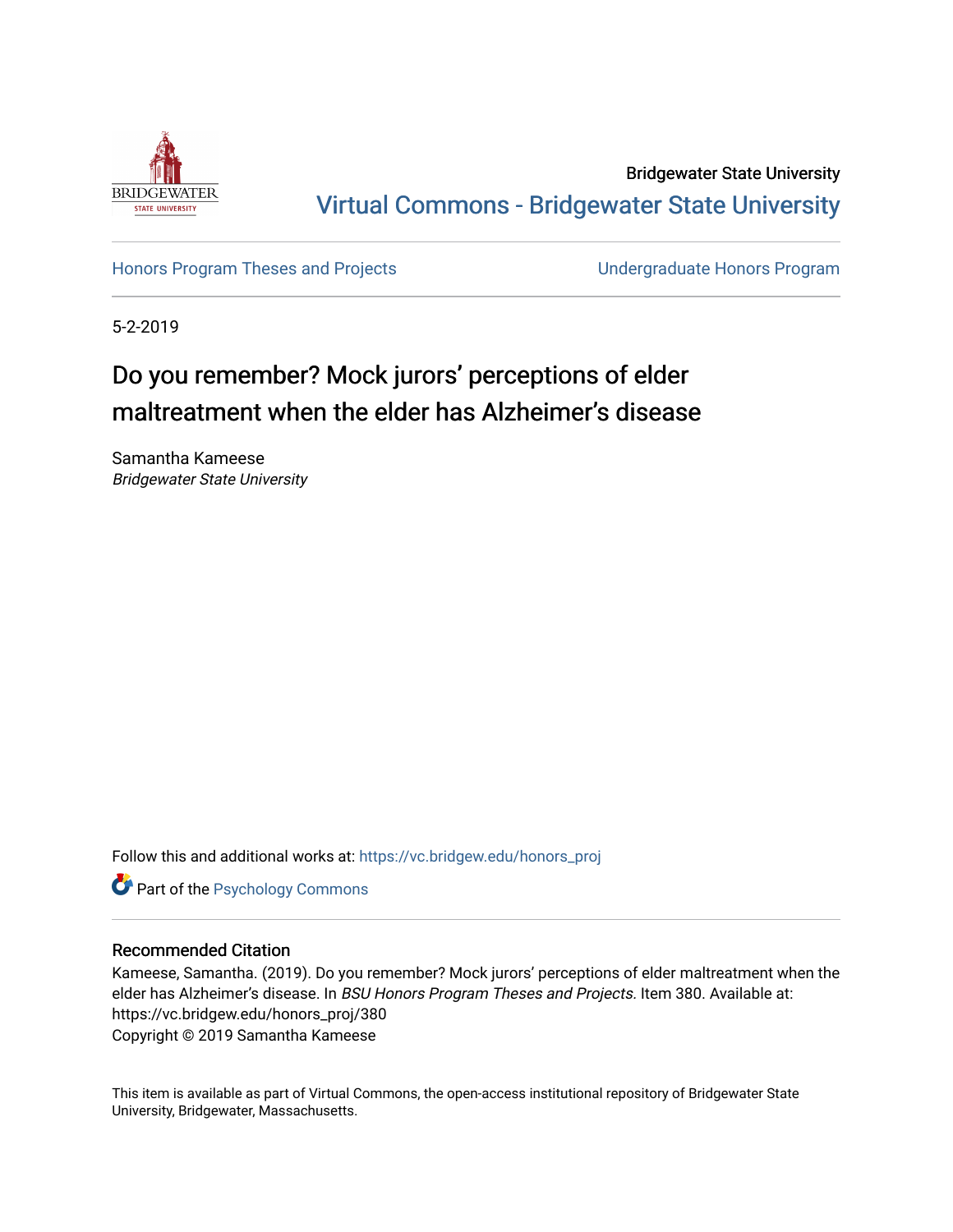## Do you remember? Mock jurors' perceptions of elder maltreatment when the elder has Alzheimer's disease

Samantha Kameese

Submitted in Partial Completion of the Requirements for Departmental Honors in Psychology

Bridgewater State University

May 2, 2019

Dr. Nesa Wasarhaley, Thesis Advisor Dr. Elizabeth Spievak, Committee Member Dr. John Calicchia, Committee Member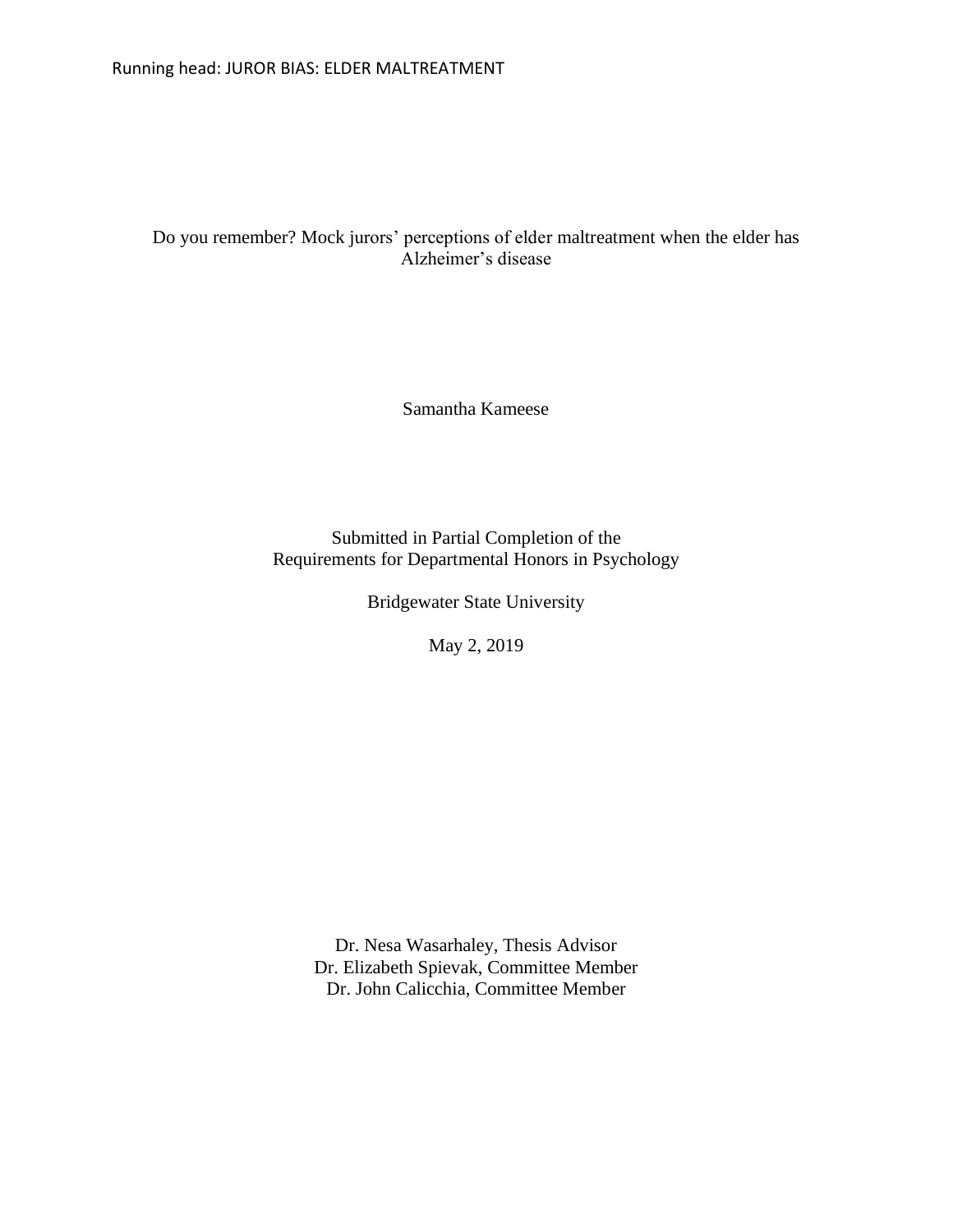#### **Abstract**

Elder maltreatment is a significant problem in the United States affecting about 10% of older Americans. According to the Stereotype Content Model, elders are seen as warm but lacking competence. This also influences the stereotype that all elders have some sort of cognitive deficit causing the assumptions that an elder may lack certain cognitive abilities and may not be credible enough to provide an accurate abuse claim. The purpose of this study was to examine jurors' perceptions of elder maltreatment when the elder has a cognitive impairment, specifically Alzheimer's disease. The approach that was used in this study was an experimental mock juror design. The participants read a fictional elder abuse criminal trial summary about a 76-year-old woman who claimed she was mistreated in her nursing home. They then completed questionnaires measuring their verdicts, as well as trial ratings, and attitudes towards elders. There was a main effect of cognitive ability and a main effect of harm type where participants were less likely to render a guilty verdict and had lower victim ratings in the Alzheimer's condition (vs. no cognitive deficit) and also the physical abuse condition (vs. neglect). Additionally, there was an interaction found with participants rating their anger towards the victim higher when she had no cognitive deficit and was physically abused. Lastly, there was a negative correlation between participants' ageism levels and pro-victim ratings. We discuss the findings with regard to legal implications, such as jury selection in an elder maltreatment case.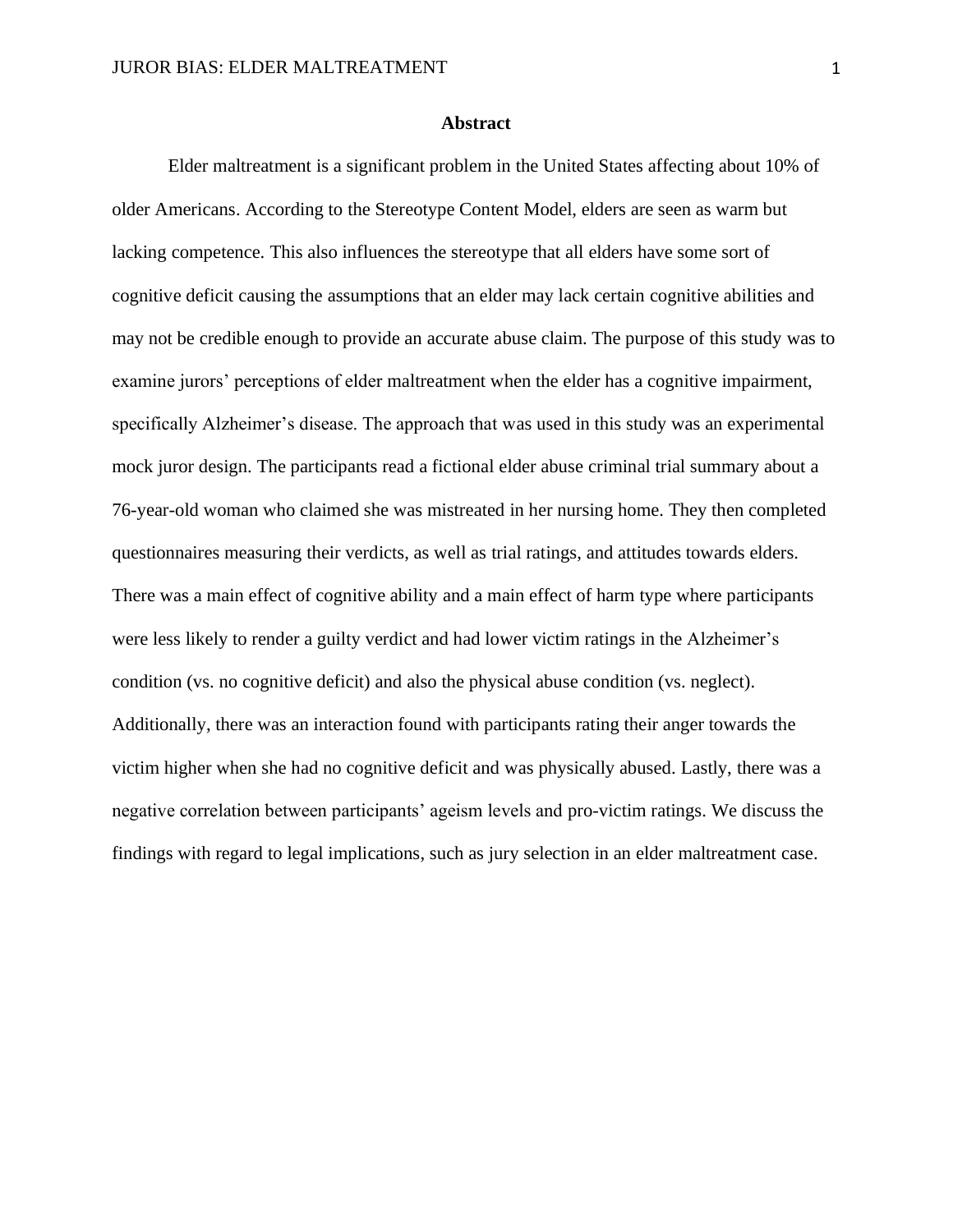Do you remember? Mock jurors' perceptions of elder maltreatment when the elder has

#### Alzheimer's disease

Elder maltreatment is a significant problem within the United States, affecting about 1 in 10 Americans who are 60 years of age or older (Lachs & Pillemer, 2015). The true prevalence rates are unknown and most likely higher due to underreporting for a variety of reasons, such as fear of retaliation. Since people are living longer each year, the elder population is growing, which means that the prevalence rate for elder maltreatment may increase as well. There are many ideas on what the exact definition of elder maltreatment is (Nerenberg, 2008), however, the National Research Council defines it as:

(a) Intentional actions that cause harm or create serious risk for harm to a vulnerable elder by a caretaker or other person who stands in a trust relationship to the elder, or (b) failure by a caregiver to satisfy the elder's basic needs or to protect the elder from harm (Bonnie & Wallace, 2003).

Other definitions may leave out the word "vulnerable" because it may lead people to believe that harming an able-bodied elder would not be considered elder maltreatment (Nerenberg, 2008). The definition of elder maltreatment can get even more detailed by describing what form of harm said maltreatment takes. These harm types include neglect, financial abuse, physical abuse, and sexual abuse. According to Wolf and Pillerman (1989), two of the most reported types of harm are physical abuse, often manifesting in the form of bruises, and neglect, often manifesting in the form of bed sores (Mosqueda, Sivers-Teixeira, & Hirst, 2017). One risk factor for elder maltreatment is dementia (e.g., Alzheimer's disease), which causes elders to be particularly vulnerable and very dependent on their caregiver (Mosqueda et al., 2006). The present research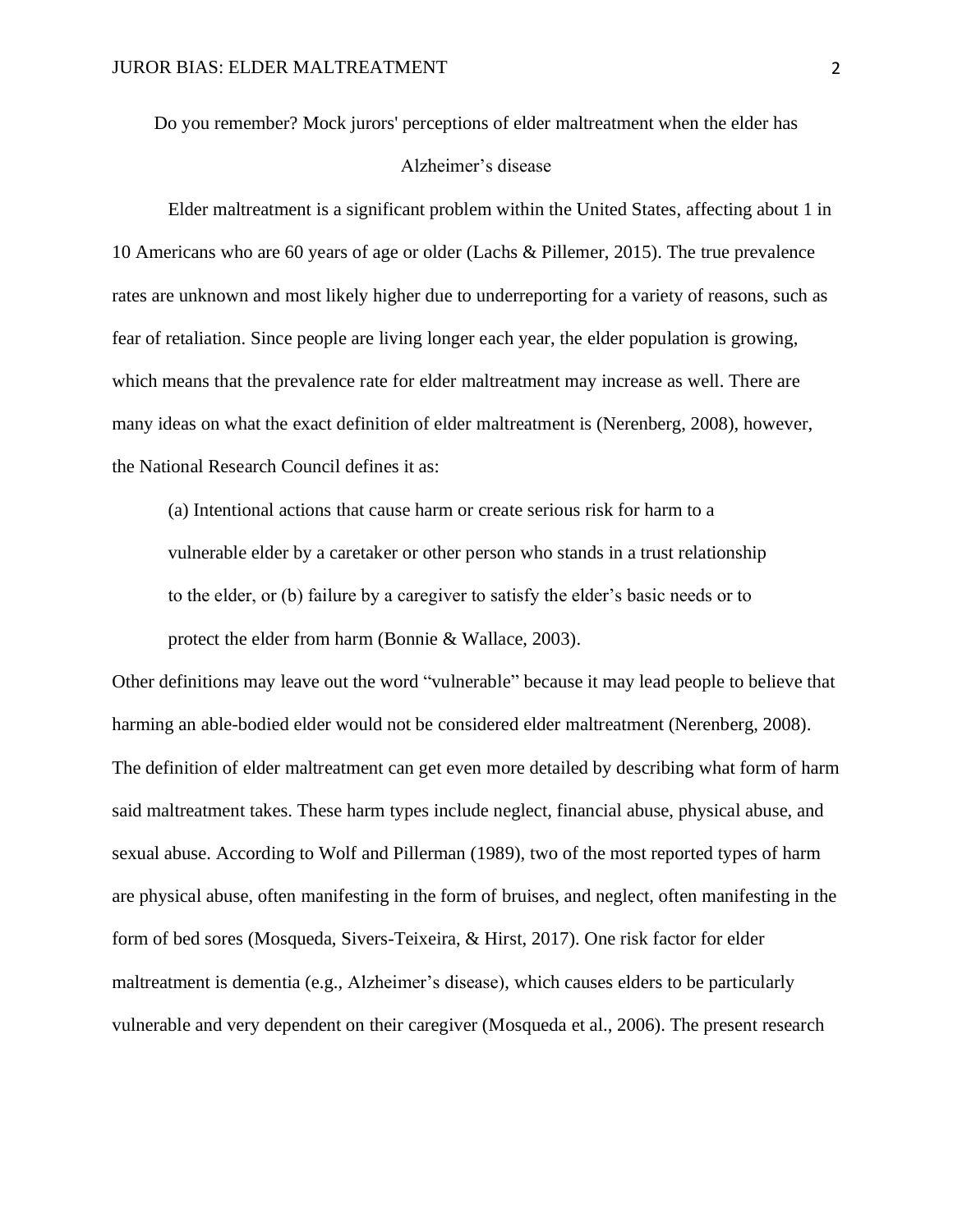aims to investigate the effect of an elder having Alzheimer's disease on mock jurors' perceptions of institutional elder maltreatment.

Elder maltreatment can happen both in domestic and institutional settings, such as nursing homes or assisted living facilities. According to a survey conducted by the Center for Disease Control (CDC) in 2014, there are over 15,000 nursing homes, which are home to around 1.4 million elders, and around 29,000 assisted living facilities, which are home to around 811,500 elders, in the U.S. In assisted living facilities, around 40% of the residents are diagnosed with Alzheimer's disease. One study found that about 24.3% of nursing home residents are physically abused by staff, however, this may not be an accurate percentage because abuse can go underreported (Schiamberg et al., 2012). Assisted living facilities, on the other hand, are not regulated by the state; therefore, the prevalence rates of maltreatment within assisted living facilities are very much unknown and go unreported (Hawes, 2003). Maltreatment can happen for a variety of reasons, some more apparent than others. When caretakers are under severe stress, exhausted, inexperienced, or reluctant to perform a caregiving role for any reason, it can result in the mistreatment of the elder in their care (Nerenberg, 2008). The dependency of the elder on the caretaker may also add an additional level of stress, which the caretaker may take out on the elder (Brogden & Nijhar, 2000). Other sorts of individual reasons someone may commit elder maltreatment can be specific for institutional settings. Nursing home and assisted living staff are typically undertrained (Payne, 2000) and overworked (Goergen, 2001), which can leave the workers unable to give the elders the proper quality of care. This can lead to intentional or unintentional maltreatment. Another possible reason nursing home staff may mistreat the elders is because some may only think of the job as physical labor and less as actually caring for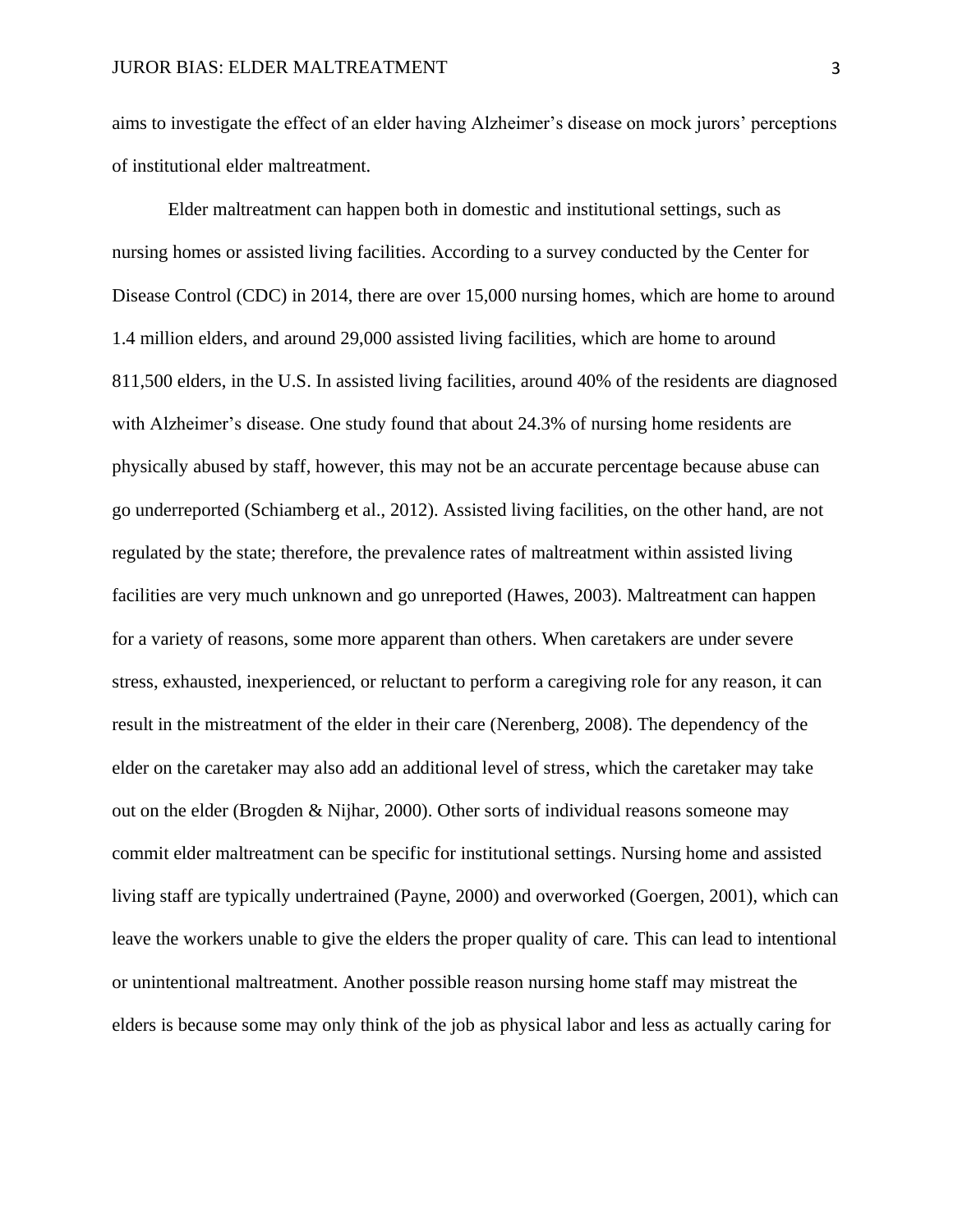someone. In such cases, workers may suppress their empathy and treat patients as objects (Brogden & Nijhar, 2000).

Ageism is another factor contributing to elder maltreatment that may not be as obvious. Ageism is the prejudice or discrimination toward a person because of their age. In America, there is a social norm is that aging is undesirable (Nelson, 2011). People are given cards and gag gifts about being another year older, or another year closer to death. There are also a multitude of ways to make people look younger and hide the aging process (e.g., Botox, hair dye, makeup). Another side of ageism is the assumption that elders have some sort of cognitive deficit or lack competence (Brogden & Nijhar, 2000). The Stereotype Content Model (SCM) is a framework that reports perceived levels of competence as well as warmth for various social groups, including the elderly (Fiske, Cuddy, Glick, & Xu, 2002). The SCM predicts the corresponding prejudice (e.g., paternalistic, envious) a specific group of people may be subject to bias on whether they are perceived as high or low on warmth and competence (Cuddy, Norton, & Fiske, 2005). For the elder populations, the SCM shows that people perceive these individuals as high in warmth but low on competence. This perceived notion elicits paternalistic prejudice, the belief that one knows what is best for a person (Fiske et al., 2002), in the form of pity. This pity, combined with the belief that elders lack competence, causes some people to devalue the lives of the elderly.

People seem to value all age groups differently. In a study by Goodwin and Landy (2014), participants were presented with a scenario, including life or death situations, where they had to decide the fate of individuals of varying age groups. Throughout these studies, participants had to decide whether to passively (indirectly) or actively (directly) harm someone of either an older or younger age. Across multiple studies, the researchers discovered that people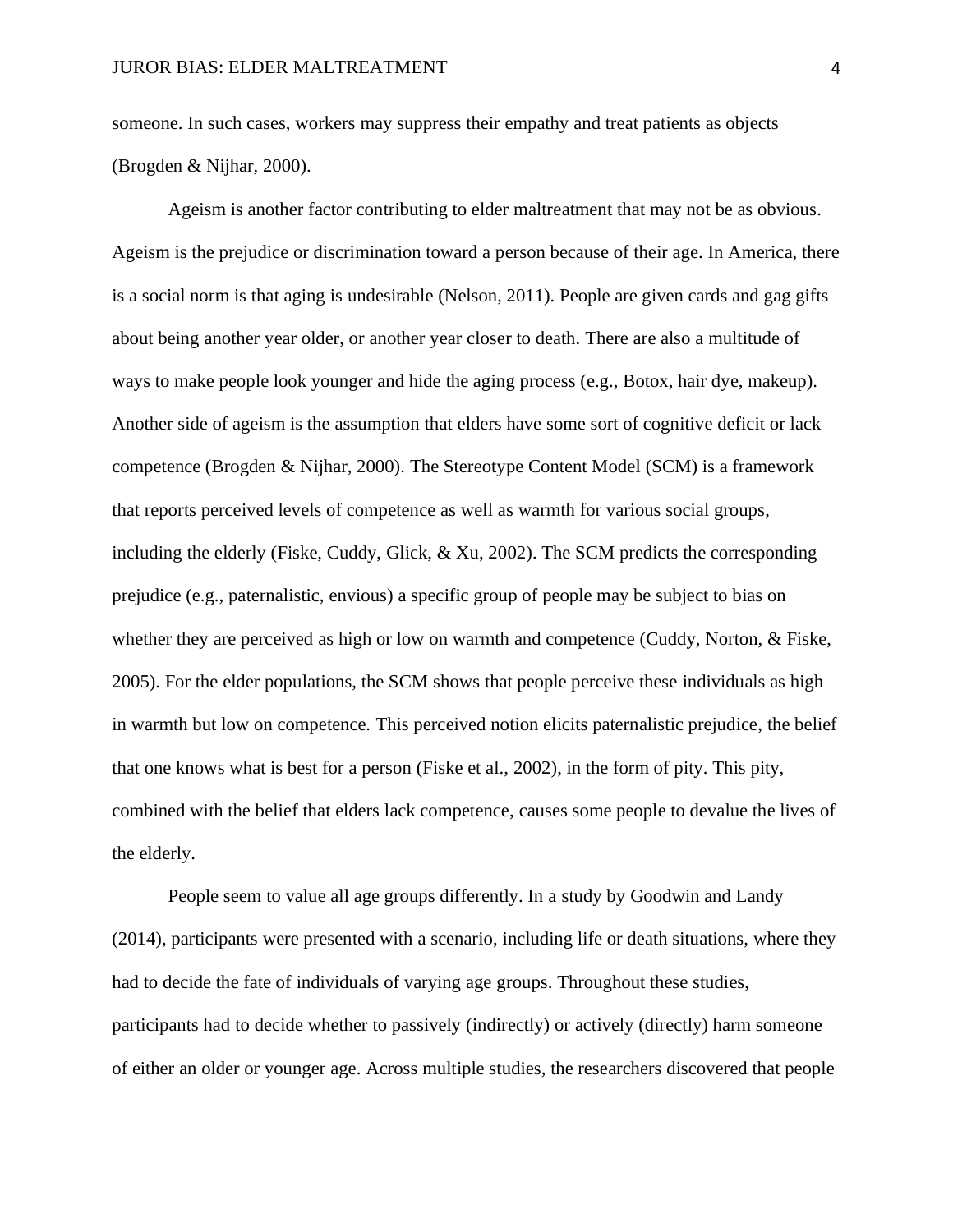tend to value adult lives less than younger people's lives. More specifically, participants valued the older adults, described as either age 60 or 80, less than anyone else, even the younger adults (age 20 or 40). In a similar study, Callan, Dawtry, and Olson (2012) tested the effect of ageism on the devaluing of elders. According to this study, over many different situations, participants seemed to perceive the suffering of an older person, a devalued individual, as less unfair than the suffering of a younger person, a more valued individual. The participants rated harm against the younger victim as more unjust than when the victim was older. Moreover, participants punished the individual who harmed the elder victim by giving them less time in prison than the individual who harmed the younger victim. The most important finding in this study was that the participants who scored higher on an ageism scale were more likely to give the harm-doer a lesser punishment if the victim was elderly.

Over the years, elder maltreatment has been traditionally addressed by social service providers; however, within the past decade, the criminal justice system has become an increasingly important part of managing elder maltreatment (Kohn, 2013). Even though there is a great amount of information on general elder maltreatment prevalence, research on elder maltreatment in legal settings still has many unanswered questions, particularly regarding perceptions of elder maltreatment in a court context. Much of the existing research on legal perceptions of elder maltreatment used a mock juror methodology to examine juror biases and how multiple aspects of a trial, such as presence of witness testimony, may affect jurors' perceptions (Dunlap, Golding, Hodell, & Marsil, 2007). However, there is a need for additional research because there is no known or published research of juror bias in elder maltreatment cases that directly compares the impact harm type has on verdict. There is also some juror bias research that examines how participants' individual differences may affect the trial outcomes.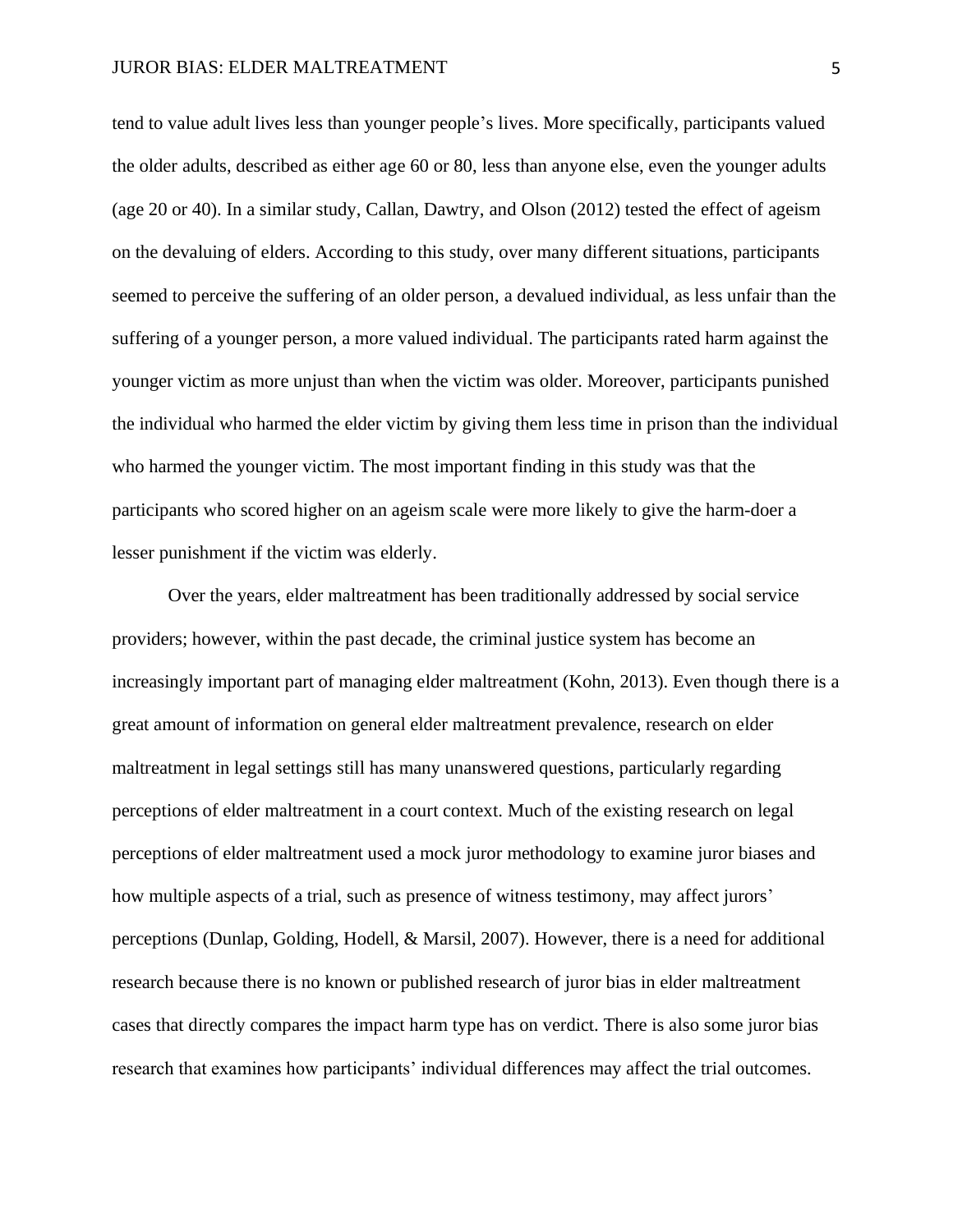#### JUROR BIAS: ELDER MALTREATMENT 6

Some of the current juror bias research contains measures that assess participants' attitudes towards the elderly and observe whether or not these attitudes have an effect on juror decision making. For example, two juror decision-making studies measured participants' attitudes towards the elderly to examine if there was a relationship between these attitudes and decision making in an elder abuse or neglect trial (Dunlap et al., 2007; Wasarhaley & Golding, 2017). In both studies, participants with more negative attitudes towards the elderly had less favorable victim ratings than those with more favorable attitudes towards the elderly.

While participants' individual attitudes can affect decision making, other factors from the trial, such as the elder victim's cognitive health, can affect participants' ratings of the victim. In addition to measuring the participants' attitudes towards the elderly, Kinstle, Hodell, and Golding (2008) manipulated whether the victim in an elder abuse trial was described as healthy, frail, or confused. The researchers discovered that attitudes toward the elderly had no direct effect on conviction rates; however, as ageism increased, participants were more likely to rate the victim's memory as inaccurate. Another relevant finding in this study was that, overall, participants were less likely to believe the victim when she was described as confused than if she was described as frail or healthy.

Furthermore, other elder maltreatment studies in a legal context do not focus on the individual differences that influence the trial outcomes, such as participants' attitudes. Instead, these trial studies tend to focus more on the extra-legal factors in the trial, such as the effects of victim cognitive deficit on trial outcomes. For example, two jury decision-making studies presented participants with an elder maltreatment trial in which the elder victim was described as cognitively impaired (Golding, Allen, Yozwiak, Marsial & Kinstle, 2005; Golding, Hodell, Dunlap, Wasarhaley & Keller, 2013). In both studies, there were fewer guilty verdicts when the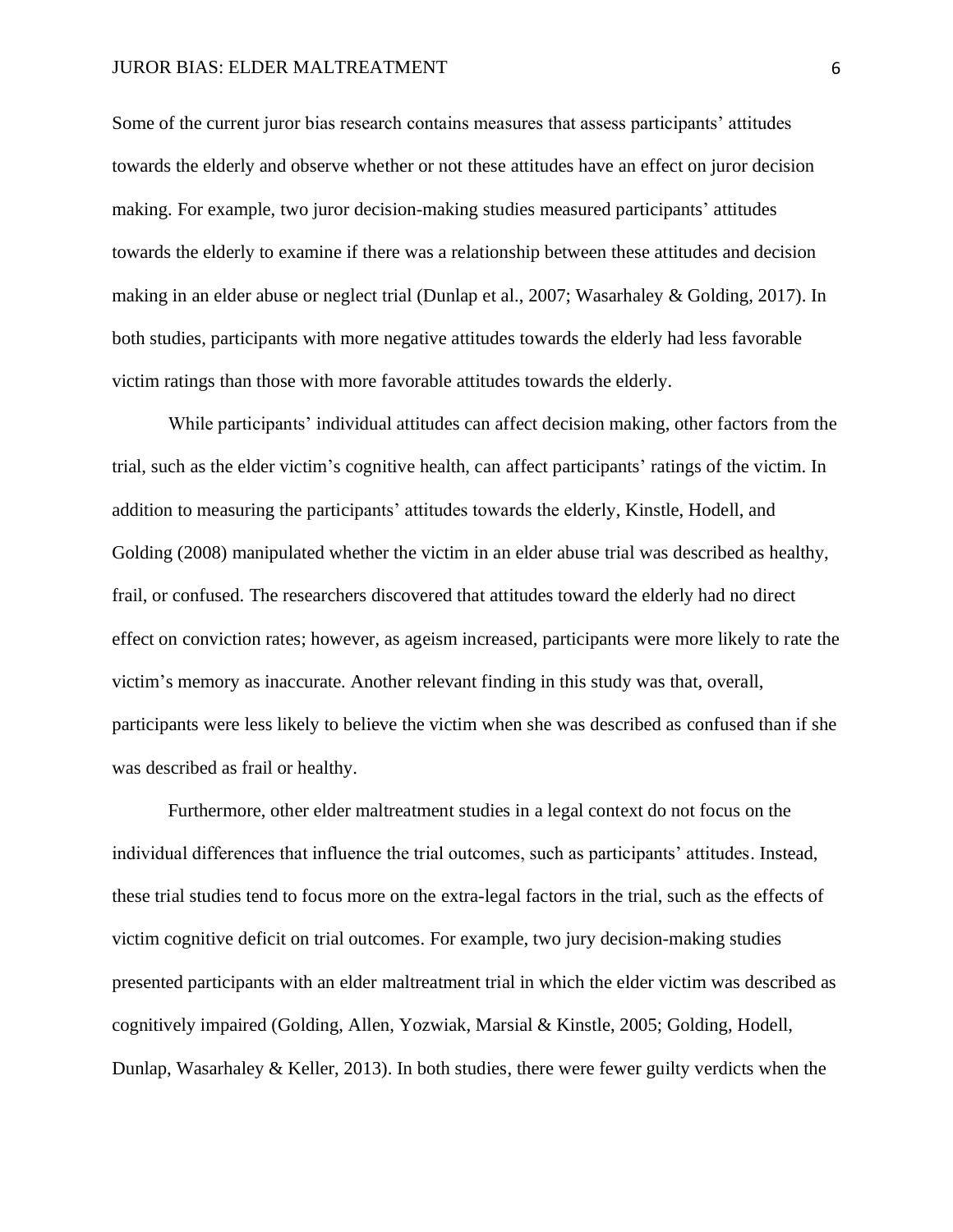elder victim was presented with a cognitive deficit than when the victim had a physical disability or was reported as healthy.

In summary, the prior research on juror bias in elder maltreatment cases has discovered that participants with high levels of ageism are less likely to render judgments in favor of the victim. Similarly, the prior research has discovered that when an elder victim has a cognitive deficit, participants are typically more likely to render fewer guilty verdicts than conditions in which the elder victim has no cognitive deficit. However, no one has examined whether giving the elderly victim a diagnosed cognitive deficit (e.g., Alzheimer's disease) has a similar effect on trial outcomes than just stating the victim has a cognitive deficit. Additionally, while research studies have examined elder maltreatment trials across multiple harm types, there is not one that directly compares perceptions of different types of harm. Therefore, the present study aimed to expand previous research and answer open questions by examining the effects of the cognitive ability of the elderly victim and whether the victim was physically abused or neglected on mock jurors' perceptions of the case. To accomplish this, participants were given a fictional criminal trial summary of elder maltreatment or neglect and were instructed to act as a juror in the trial. The summary described the elder victim as a 76-year-old female resident of an assisted living center and stated that she had a diagnosis of Alzheimer's disease or stated that she was cognitively healthy.

Based on prior research (Golding et al., 2005; Golding et al., 2013), We hypothesized that there would be a main effect of victim cognitive ability on guilty verdicts and trial ratings such that there would be fewer guilty verdicts and lower victim ratings when the elder victim was presented with Alzheimer's disease compared to no cognitive deficit. Second, we hypothesized that there would be a main effect of type of harm on guilty verdicts and lower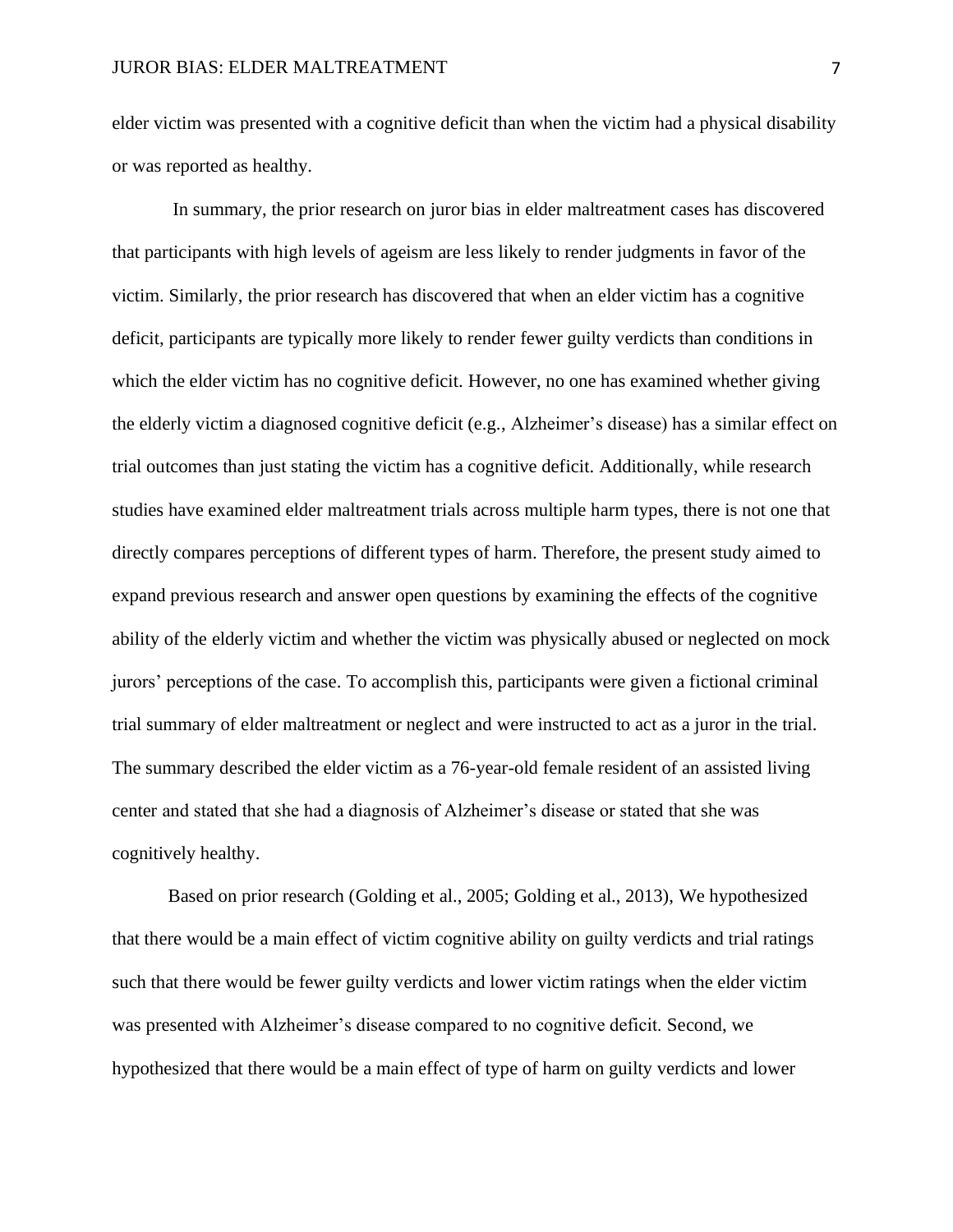victim ratings such that there would be fewer guilty verdicts and lower victim ratings when the elder had been neglected than when she was physically abused. Even though there is no juror perception research that directly compares physical abuse and neglect, Goodwin and Landy (2014) found that participants rated active harm as more appalling than passive harm. Third, we hypothesized that there would be an interaction between victim cognitive ability and type of harm such that there would be fewer guilty verdicts and lower victim ratings when the victim was presented with Alzheimer's disease and was neglected compared to all other conditions. Lastly, we hypothesized that there would be a negative correlation between participants' ageism levels and victim ratings, as well as defendant guilt ratings such that higher ageism would predict lower victim ratings and lower defendant guilt ratings. Since the variables we tested have never been directly compared, the results from this study can help fill the gaps in elder maltreatment research, specifically in the context of a legal setting.

#### **Pilot Study**

After creating the trial summaries, a series of pilot tests were conducted to ensure that the harm type manipulation (i.e., neglect and physical abuse) was clear and participants rated the two harm types as equally serious. In pilot study one  $(N = 91)$ , participants rated both trials as equally as serious and were able to accurately identify the type of harm at an acceptable rate. However, they believed the victim was cognitively impaired even though it was never stated that she was. After revising the trial summaries, pilot study two participants  $(N = 102)$  rated both trials as equally as serious, passed the harm type manipulation check at an acceptable rate, and most did not rate the cognitively healthy victim as cognitively impaired. Also in the second pilot study, we discovered that participants in the neglect condition renderd more guilty verdicts (about 70%)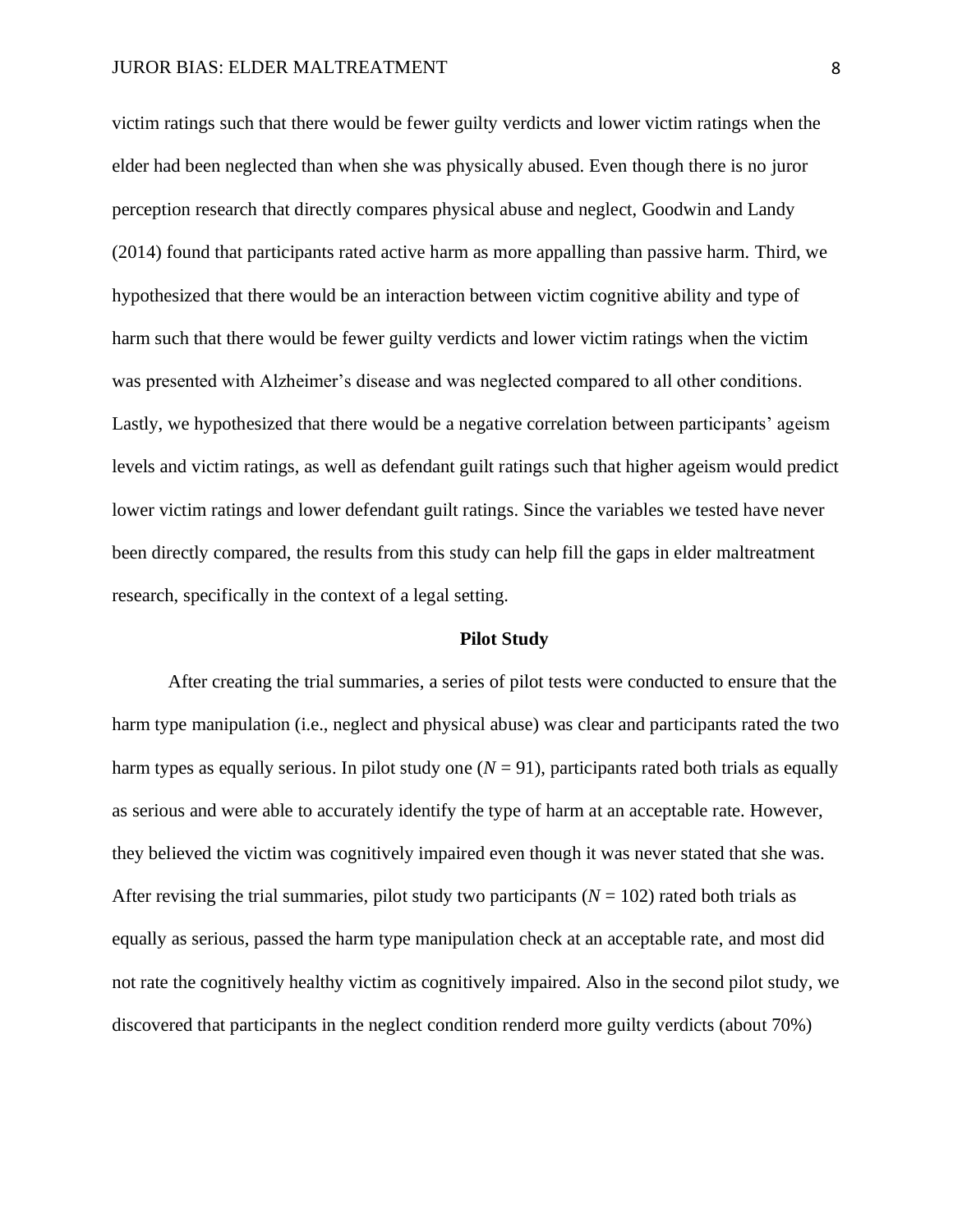than those in the physical abuse condition (about  $40\%$ )<sup>1</sup>. For pilot study three ( $N = 82$ ), we tested a version of the trial summaries containing closing arguments from the prosecution and defense. There was no change in the manipulation check responses, seriousness ratings, or verdicts, so the closing arguments were removed from the final study stimuli for sake of length.

#### **Method**

#### **Participants**

The participants for this study were recruited via Amazon's Mechanical Turk (MTurk). MTurk is an Amazon-run recruitment system that allows researchers to pay "workers" to participate in studies and different tasks and gives researchers the ability to recruit people with differing backgrounds and demographics (Paolacci & Chandler, 2014). There was a total number of 371 participants initially recruited. There were 38 participants excluded from the final results because they did not complete verdict or manipulation check questions or were not U.S. citizens. Since we were testing the effects of harm type and an elder's cognitive ability on trial outcomes, an additional 78 responses were excluded from the final data for incorrectly answering the manipulation check questions. More specifically, participants were excluded from the analyses for the following reasons: did not correctly remember the harm type that they had read about  $(n = 1, 2)$ 37), were unsure of or incorrectly recalled the victim's cognitive state (*n* = 37), and recalled the victim's age incorrectly, reporting the victim as a young adult rather than elderly individual  $(n =$ 4). The final sample contained 255 participants (154 females, 99 males, 2 other/prefer not to say). All the participants were of jury eligible age (18 or older) and the ages ranged between 18 and 70 ( $M = 39.1$  *SD* = 11.5). All were U.S. citizens. Most participants (44.3%) reported having

<sup>&</sup>lt;sup>1</sup> The aforementioned hypothesis that there would be a main effect of harm type such that the presence of neglect would significantly lower guilty verdicts was developed before conducting the pilot tests. We did not change this hypothesis after examining the pilot data.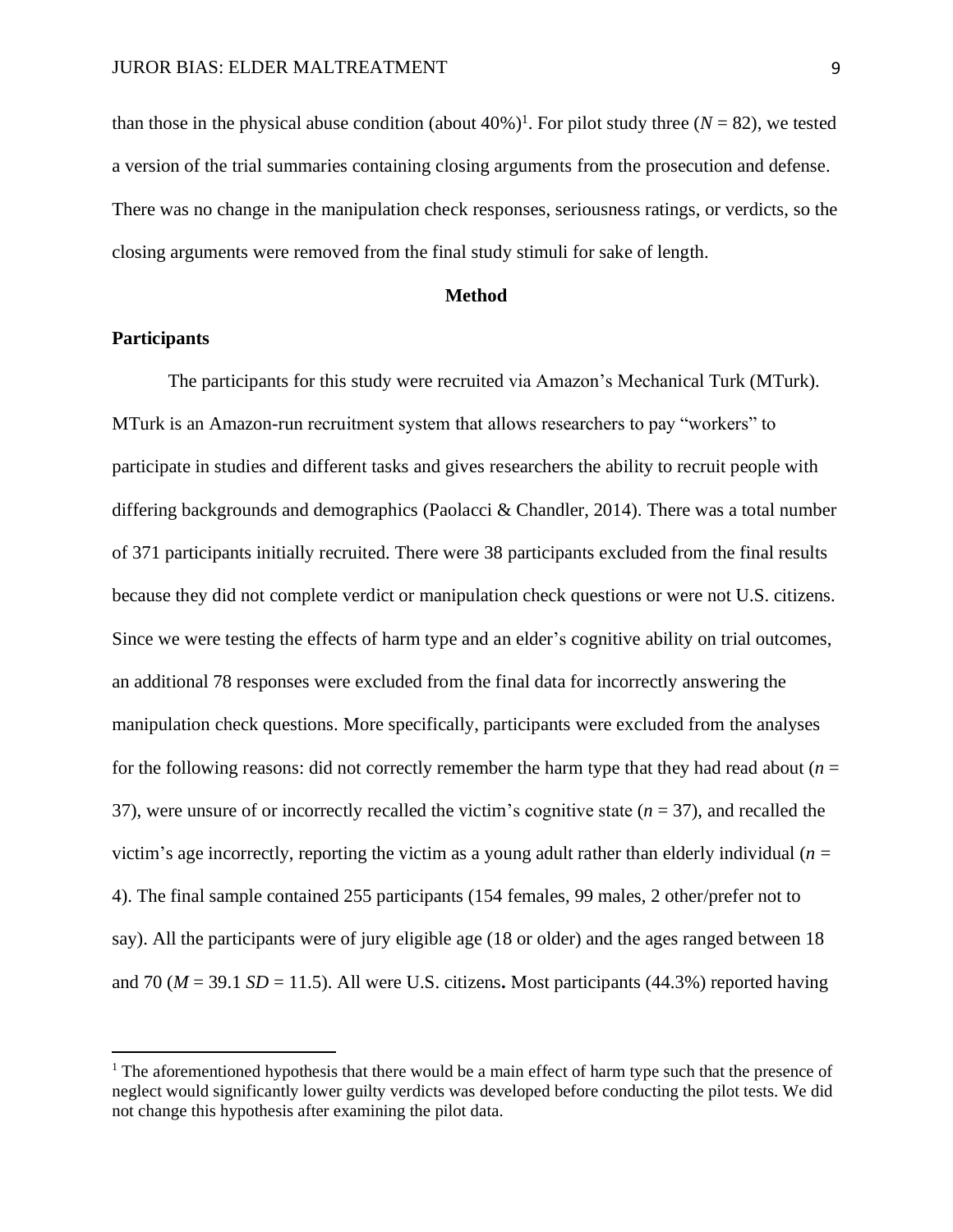at least a bachelor's degree, 18.4% had completed some college, 9% an associate's degree, 6.7% completed trade school or equivalent, 14.6% a master's degree or higher, and 7.1% a high school diploma or less. There were also 43.1% of participants who reported having cared for an elderly or disabled person.

#### **Design**

The experiment was a 2 (type of harm)  $\times$  2 (victim's cognitive ability) design. The type of harm was either passive harm (neglect) or active harm (physical abuse). The victim's cognitive ability was categorized as either Alzheimer's or no cognitive deficit. Each participant was randomly assigned to one of the four conditions.

#### **Materials**

**Criminal trial summaries.** There were four fictional trial summaries adapted from other trial summaries from similar research for this study (Golding et al. 2005; Kinstle et al. 2008; Wasarhaley & Golding, 2017). In each trial summary all of the details were the same except for what was being manipulated. The trial summary described an elder maltreatment trial in which the defendant, a nurse's aide in an assisted living facility, either neglected or physically abused a resident and was being charged with assault and battery. Each summary presented a 76-year-old female resident of an assisted living facility who either had Alzheimer's disease or no cognitive deficit at all. This study used a female resident for the alleged victim because elder women are more likely to be targeted as victims of maltreatment than elder men (Wolf & Pillerman, 1989).

The prosecution's case included testimony by the victim's son, the emergency room doctor, and the Adult Protective Services (APS) worker. In the physical abuse condition, the son stated that during his monthly visit to the assisted living facility, he discovered his mother had a bruise on her arm and, while helping her out of bed, he noticed another bruise on her hip. He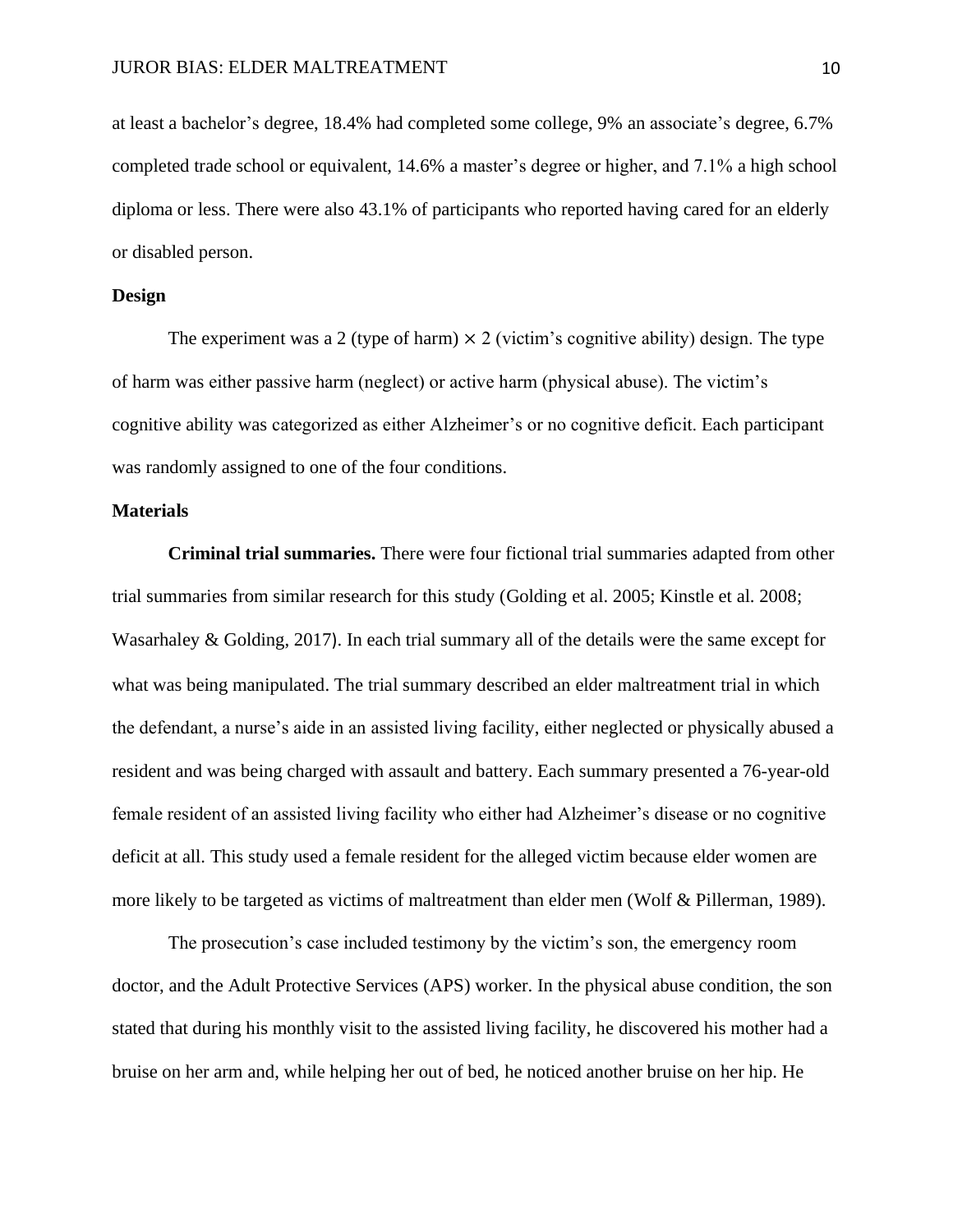stated that his mother told him the nurse's aide yanked her out of bed and she fell on her hip. The emergency room doctor stated that her injuries were consistent with the incident she described and that the bruise on her hip was from a fracture that she may have received from the fall. He stated that if it had gone unreported for much longer that it could have gotten infected or she could have died. In the neglect condition, the son described that he discovered his mom lying in her own feces with severely dry lips and, while helping her out of bed, discovered bedsores on her hips. He stated that his mother told him the nurse's aide refused to help her out of bed and would not bring her water or help her to the bathroom. The emergency room doctor stated that her injuries were consistent with her story and that she was severely dehydrated and had stage three bedsores. He stated that her skin was beyond repair and had nerve damage from the bedsores. The APS worker's testimony was the same for all conditions. She stated that the victim described what had happened at the assisted living facility and that she was very upset and distraught. Throughout the summaries, the victim was described as either being cognitively healthy or having Alzheimer's disease.

The defense's case included testimony by the defendant, her supervisor, and her coworker. In the physical abuse condition, the defendant stated that she had a very friendly relationship with the victim and that she asked the victim if she wanted assistance out of bed, but the victim refused and ended up falling. The defendant acknowledged that she knew about the bruises and they seemed to be getting better. The defendant's supervisor stated that residents will sometimes fall but that the staff is mindful and is quick to assist them. The supervisor also stated that she does not always monitor her staff when they assist a resident who has fallen. The defendant's coworker stated that she had worked with the defendant multiple times and has never seen her physically aggressive with a resident. In the neglect condition, the defendant stated that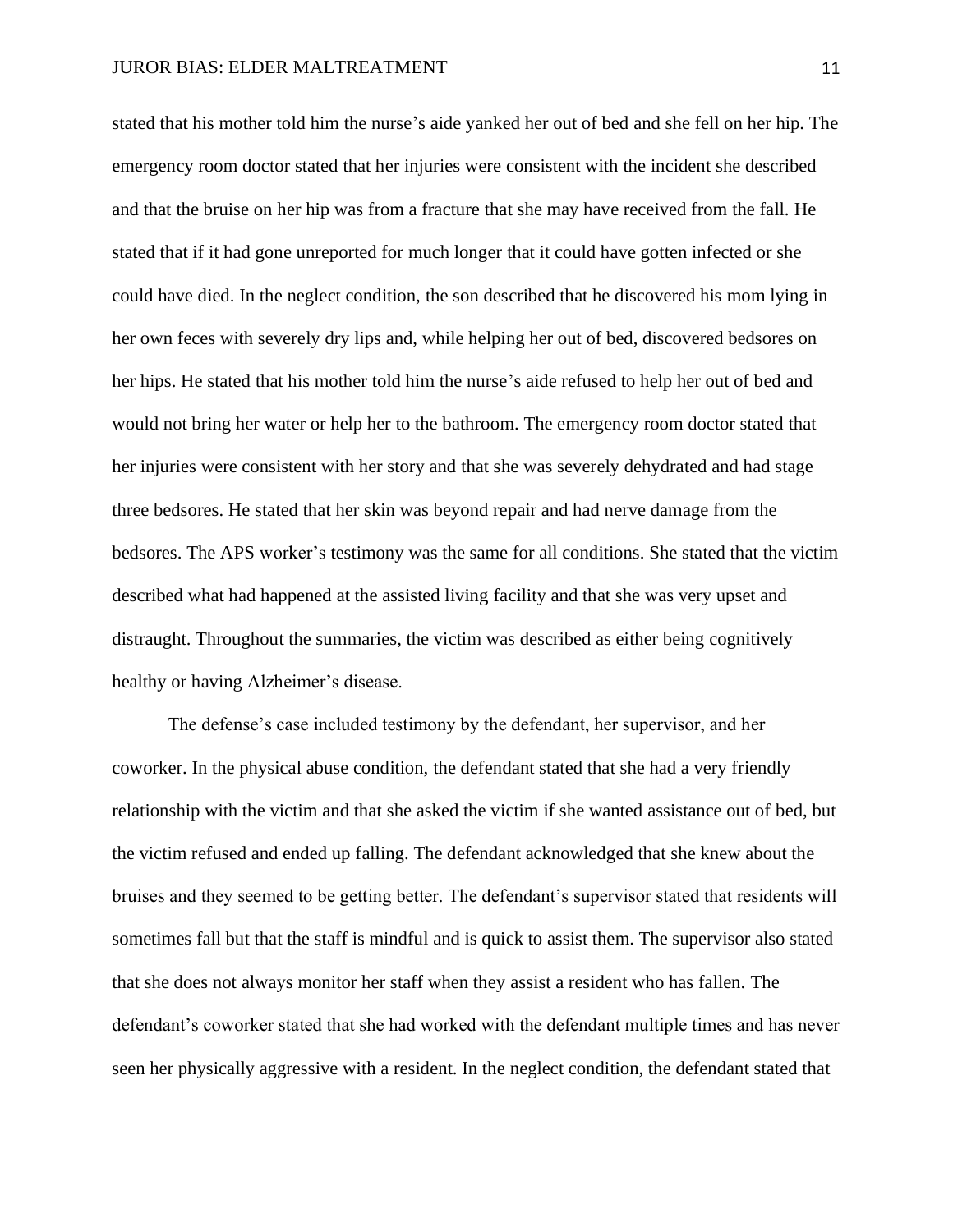she noticed the victim's inflamed skin but said the victim stated that they did not bother her. The defendant's supervisor stated that residents do occasionally soil themselves, but the staff is mindful to quickly clean them up. The defendant's coworker stated that she had worked with the defendant on multiple occasions but has never seen her refuse to assist a patient. In the defense's case, the summary described the defendant as working on the floor with the cognitively healthy residents or the Alzheimer's residents.

**Trial questionnaire.** The trial questionnaire first had participants render their verdicts in the case as either guilty or not guilty. In addition, they rated their verdict confidence (1= *not at all confident* and 7= *extremely confident*), provided their reason for choosing their verdicts, and rated the defendant's guilt (1= *completely not guilty* and 7= *completely guilty)*. They were also asked how serious they believed the alleged incident was (1= *not at all* and 7 = *extremely*). There were also several other trial variables that participants rated on a 7-point scale and the label for each endpoint differed. The participants rated defendant and victim credibility, honesty and believability (1= *not at all* and 7= *completely*) as well as their perceived pity, sympathy, and anger towards the defendant and victim (1= *none at all* and 7= *a lot*). Participants also rated how much they blamed the defendant and victim for the victim's injuries and how responsible each party was (1= *not at all* and 7= *completely*). Finally, the trial questionnaire included three manipulation check questions that the participants had to answer in order to have their data included in the final results: "What was the defendant accused of," "Choose the sentence that best fits the alleged victim (Mrs. Richardson) as she was depicted during the trial," "How old was the alleged victim at the time of the incident? If you do not know the exact age, please estimate her age." Before analyzing data, sub-scales were calculated from some of the rating questions: victim credibility (credibility, honesty, and believability;  $\alpha$  = 0.91), victim blame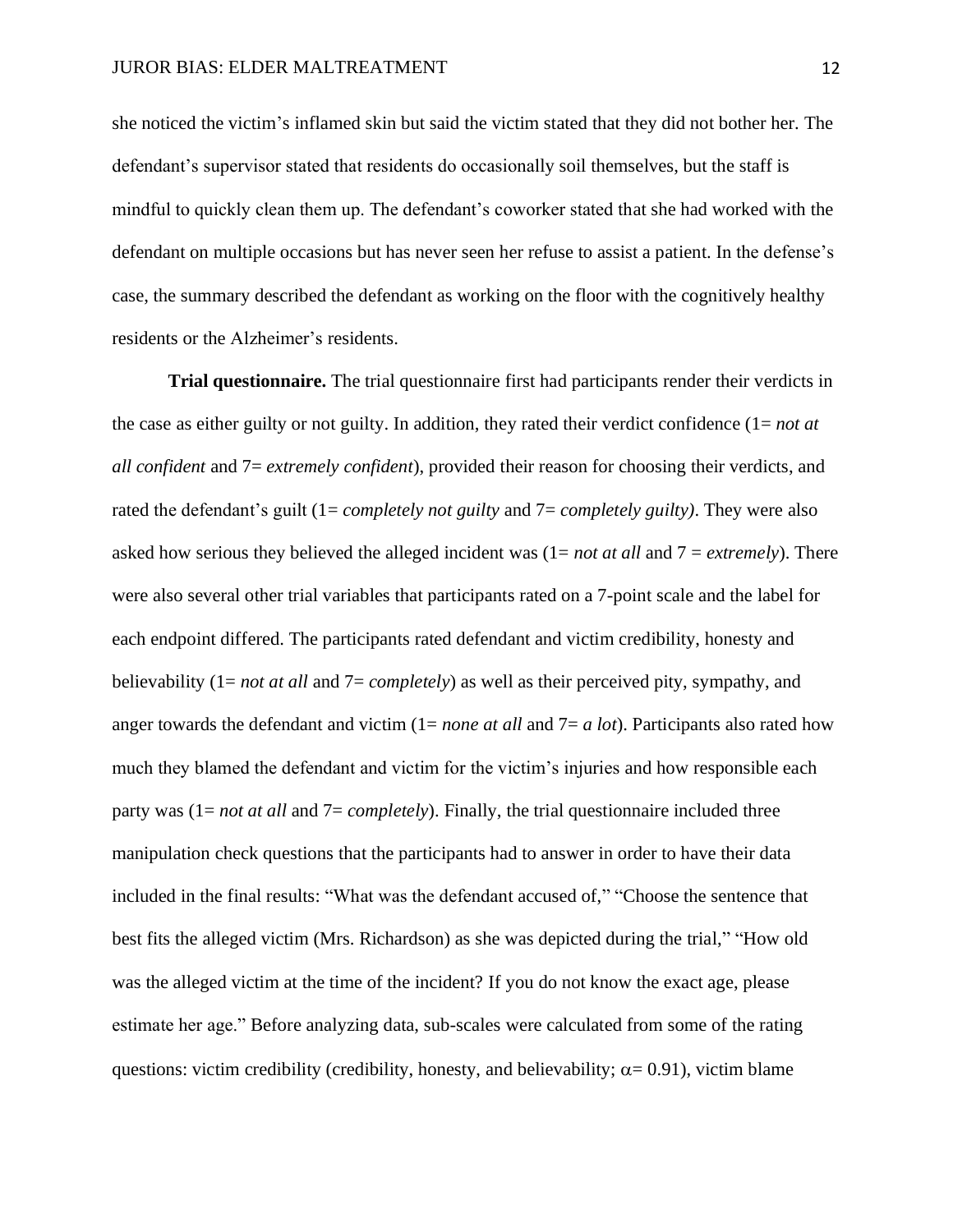(blame and responsibility;  $\alpha = 0.90$ ), victim memory (ability to recall in general and ability to recall current incident;  $\alpha$  = 0.98), defendant credibility (credibility honesty, and believability;  $\alpha$  = 0.97), and defendant blame (blame and responsibility;  $\alpha = 0.97$ ).

**Feelings thermometer.** The Feelings Thermometer has been used widely across many domains (e.g., political, psychological) in order to asses peoples' attitudes toward a variety of different groups of people (Norton & Herek, 2013). The feelings thermometer is a ratings scale that helps determine how warm or cold participants' feel towards a certain group of people on a scale of 0 (very cold) to 100 (very warm). For the purpose of this study, the feelings thermometer had participants rate their feelings of warmth towards eleven different social groups, including the elderly. There were also ten other social groups included (e.g. parents, children, men) in order to distract the participants from the main goal of trying to measure their attitudes towards the elderly.

**Fraboni Scale of Ageism** (FSA; Fraboni, Saltstone, & Hughes, 1990; Rupp, Vodanovich, & Crede, 2005). The FSA is a 23-question scale that was created in order to reflect the construct of ageism and to do so under three levels of prejudice. The FSA includes three subscales: stereotypes (e.g., "Many old people just live in the past"), separation (e.g., "Old people should find friends their own age"), and affective attitude (e.g., "The company of most old people is quite enjoyable"). Participants rated each of these questions on 4-point Likert-like scale (1 = *strongly agree* and 4 = *strongly disagree*). Participants scores were totaled; possible scores ranged from 23 (strongly positive feelings towards elders) to 92 (strongly negative feelings towards elders). The FSA scale in the current study reported a Cronbach's alpha of .91.

#### **Procedure**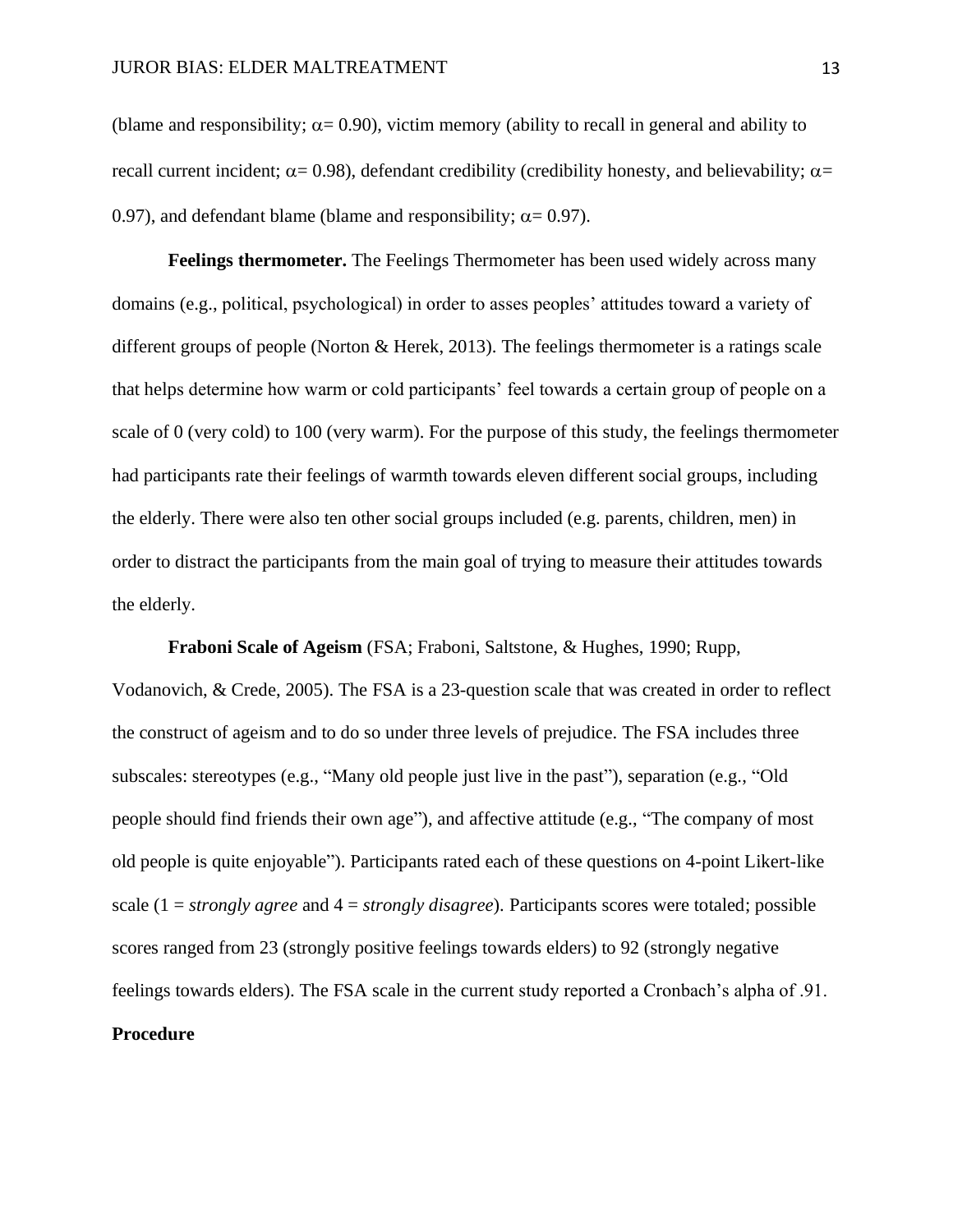The study was posted in MTurk under the name "Court decision making: being a juror". The description of the study on MTurk was kept vague in order to rule out self-selection bias. Once participants clicked on the link it directed them to the study on Qualtrics.com, and then participants were asked if they would like to participate in the study with a consent form. If any participant chose "no, I do not agree to participate" on the consent form, they were forwarded to the end of the study. Participants who consented then completed a brief demographics questionnaire in which they gave their MTurk ID, age, gender, if they were a citizen, and ethnicity. Since this is a mock juror trial, all participants had to be jury eligible, meaning a citizen of the United States and 18 years or older. Participants also had to be over 18 for ethical reasons. They were also asked if they have ever served on a jury before, their highest degree, a question about their income, and a question of whether or not they had provided care for an elder or disabled person. Participants then rated their warmth on the feelings thermometer. The feelings thermometer was presented before the participants read the trial summaries in order to assess their attitudes towards the elderly before they read about elder maltreatment. Each participant was then randomly assigned to read one of the four trial summaries, then completed the trial questionnaire and the FSA. The FSA was provided after the elder maltreatment summaries in order to get a more in-depth measure of participants' attitudes towards the elderly. After completing the study, participants were directed to a thank you page in which they were given a code in order to receive compensation for completing the study.

#### **Results**

Overall, the conviction rates across all conditions was 47.1%. Table 1 displays all of the trial ratings and ageism scale means across all conditions. A logistic regression analysis was used to determine if the manipulations had a main effect on guilty verdicts. In step one of the logistic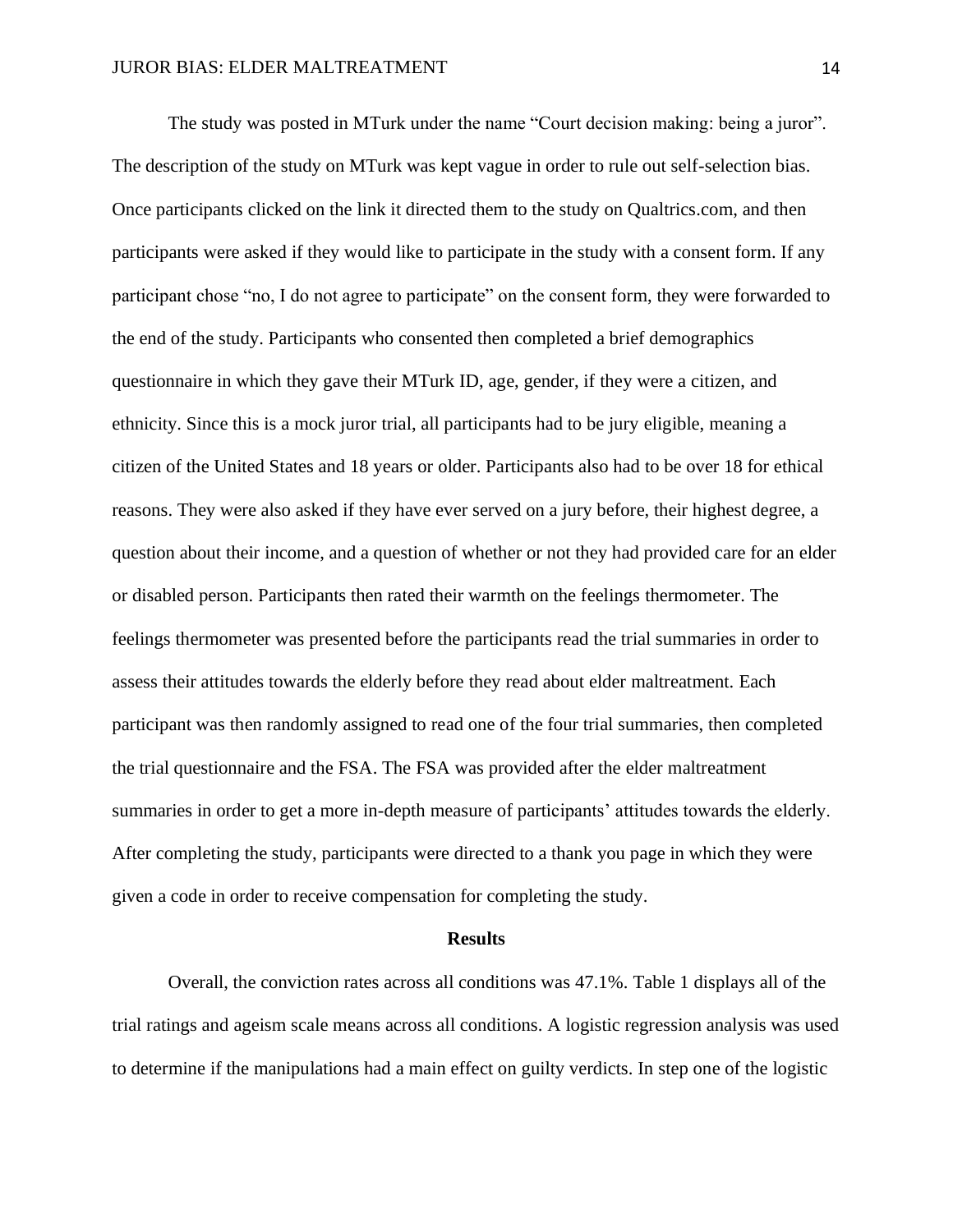#### JUROR BIAS: ELDER MALTREATMENT 15

regression, both cognitive ability and harm type were tested to determine if there was a significant main effect on guilty verdicts. In step two, the interaction term of cognitive ability and harm type was added to the model to test whether these variables had an interactive effect on guilty verdicts. There were also univariate ANOVAs performed on all of the victim and defendant trial ratings to check for the effect of the independent variables.

Our first hypothesis predicted that there would be a main effect of cognitive ability on guilty verdicts and victim ratings, lowering both guilty verdicts and victim ratings. The logistic regression analysis revealed that participants were over one and a half times more likely to choose a guilty verdict when the victim had no cognitive deficit than when she had Alzheimer's (OR  $= 1.66$   $p = 0.048$ ), supporting the hypothesis. The univariate ANOVA determined that the victim ratings that significantly decreased when Alzheimer's was present were victim credibility (*F* [1, 251] = 33.49, *p* < 0.01), victim memory (*F* [1, 251] = 130.6, *p* < 0.01), and victim anger (*F*   $[1, 251] = 5.01$ ,  $p = 0.026$ ; see Figure 1). The other victim ratings (i.e., empathy, sympathy, pity, blame) were not significantly affected by Alzheimer's disease being present. Additionally, there were two defendant ratings that were significantly decreased by Alzheimer's being present: defendant blame (*F* [1, 251] = 4.16,  $p = 0.042$ ) and defendant guilt (*F* [1, 251] = 6.15,  $p = 0.014$ ). All the other defendant ratings were not significantly affected by the presence of Alzheimer's disease.

Hypothesis two stated that there would be a main effect of harm type on guilty verdicts such that there would be significantly less guilty verdicts and lower victim ratings when neglect was presented than when physical abuse was presented. The logistic regression analysis revealed that, contrary to the hypothesis, participants were almost two times more likely to provide a guilty verdict when neglect was presented than when physical abuse was presented (OR = 1.82*, p*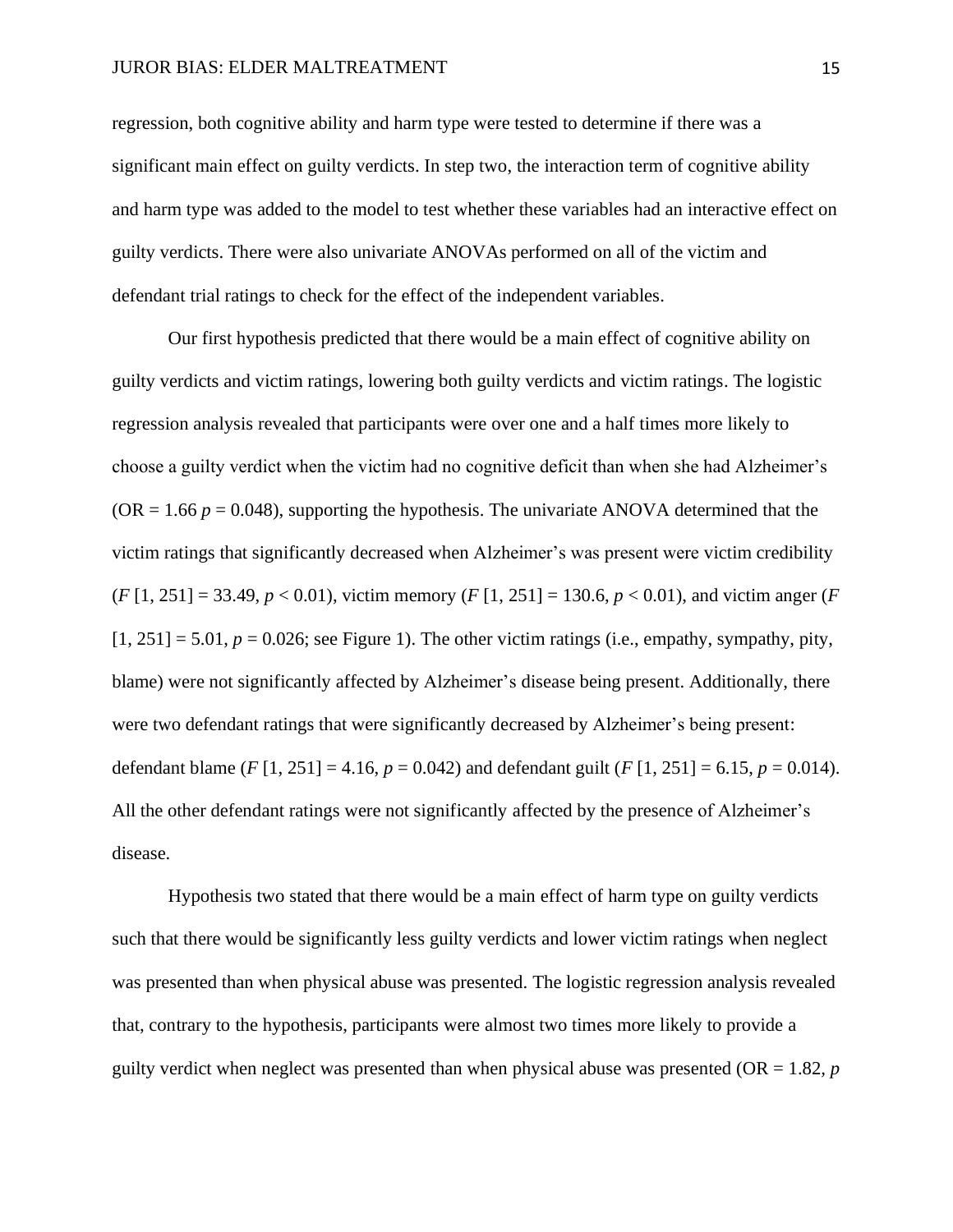$= 0.019$ ). The ANOVA tested for the effect of harm type on victim ratings. Aligning with the results for the guilty verdicts, victim ratings were lower when physical abuse was presented than neglect. The two victim ratings that were significantly affected by harm type were victim credibility  $(F[1, 251] = 10.15, p < 0.01)$ , which participants rated lower, and victim blame  $(F[1, 251] = 10.15, p < 0.01)$ , which participants rated lower, and victim blame  $(F[1, 251] = 10.15, p < 0.01)$  $251$ ] = 22.45,  $p < 0.01$ ), which participants rated higher, when presented with physical abuse compared to neglect (see Figure 2). There were multiple victim ratings (i.e., memory, sympathy, pity, empathy, anger) that were not significantly affected by the presence of physical abuse. Additionally, there were two defendant ratings that were significantly decreased by the presence of physical abuse: defendant guilt  $(F[1, 251] = 7.00, p < 0.01)$  and defendant blame  $(F[1, 251]$  $= 4.65$ ,  $p = 0.032$ ). All the other defendant ratings were not significantly affected by the presence of physical abuse. Overall, harm type had a significant effect on verdicts and victim ratings, however, in the opposite direction than hypothesized, physical abuse was the harm type that lowered victim ratings and guilty verdicts.

The third hypothesis predicted an interaction between cognitive deficit and harm type causing lower guilty verdicts and lower victim ratings when the victim had a cognitive deficit and was neglected than in any other condition. The logistic regression analysis indicated that the interaction term was not a significant predictor of verdict ( $OR = 1.11$ ,  $p = 0.841$ ). However, there was one victim rating that was significantly affected by the interaction between harm type and cognitive ability: anger towards the victim  $(F[1, 251] = 6.45, p = 0.012)$ . The interaction caused participants' anger towards the victim to be significantly higher in the condition with no cognitive deficit and physical abuse than all of the other conditions. There were no other victim or defendant ratings affected by the interaction.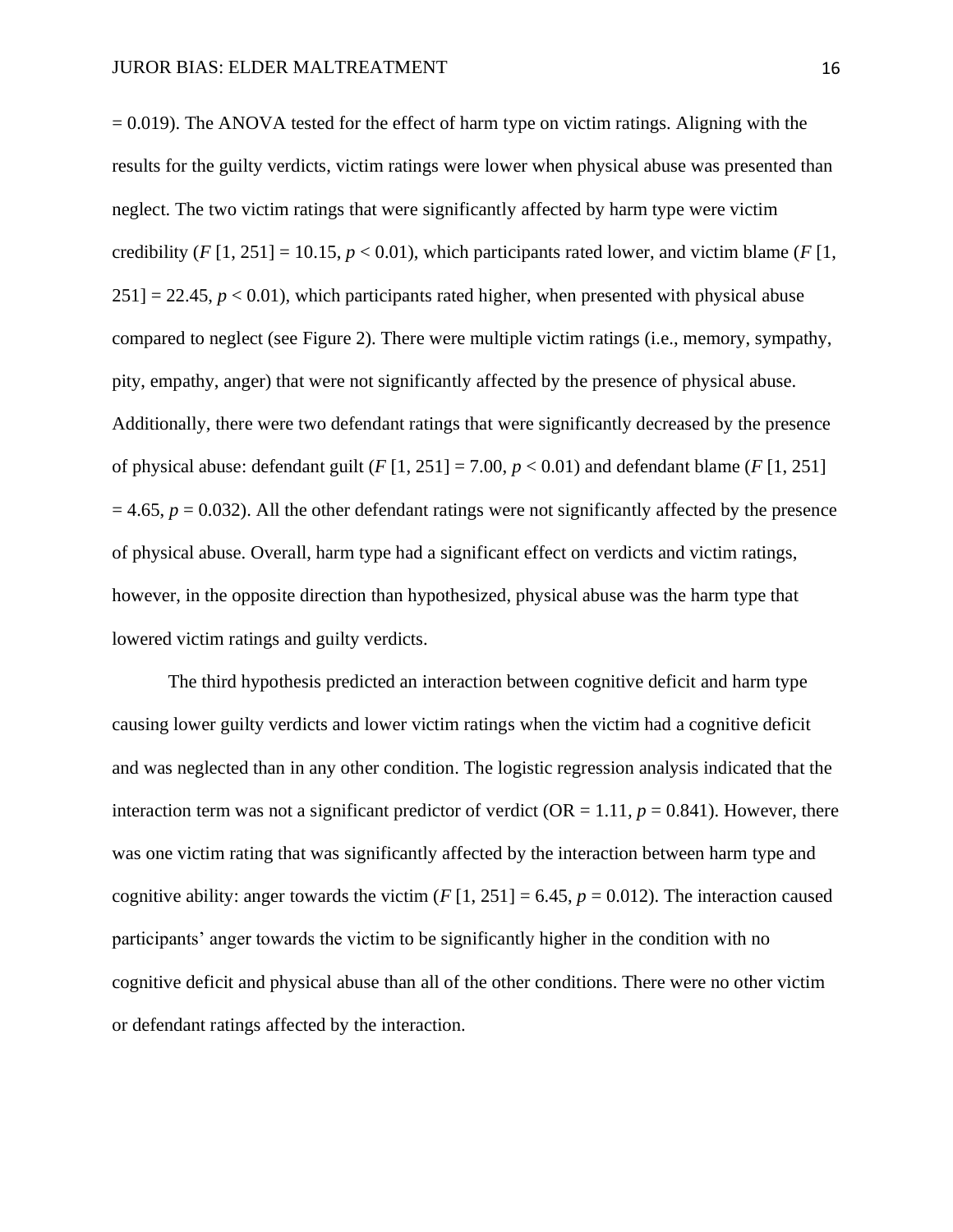Our final hypothesis predicted that there would be negative correlations between participants' ageism levels and victim ratings, as well as defendant guilt ratings such that higher ageism would predict lower victim ratings and lower defendant guilt ratings. For this hypothesis a correlation was conducted between the FSA, feelings thermometer, victim ratings, and defendant ratings. As seen in Table 2, the FSA had a moderate negative correlation with sympathy and empathy for the victim and a small negative correlation with victim memory ability, victim credibility, and pity for the victim. The FSA also had a moderate positive correlation with victim blame and anger towards the victim. This supports the hypothesis because as participants' ageism increased, they tended to have lower victim ratings. Another noteworthy correlation was a small negative correlation between the FSA and seriousness of the trial. According to this correlation, as participants' ageism levels increased, they rated the situation as less serious. The was also a small positive correlation with the FSA and defendant credibility, sympathy, and pity. As for defendant guilt, there was no statistically significant correlation between guilt and the FSA. Lastly, the FSA and the feelings thermometer, which measured how warm participants felt towards elders, were moderately negatively correlated with each other. This was to be expected as higher FSA scores imply more negative attitudes towards elders and higher feelings thermometer imply more positive attitudes towards elders.

#### **Discussion**

Overall, the current research supports findings in previous research, expands on that research, and creates a new pathway for future research. As with previous research regarding cognitive ability (Golding et al., 2005; Golding et al., 2013), we predicted that the victim's cognitive ability, specifically when the victim was presented with Alzheimer's disease, would have an effect on guilty verdicts and victim ratings by significantly lowering them. This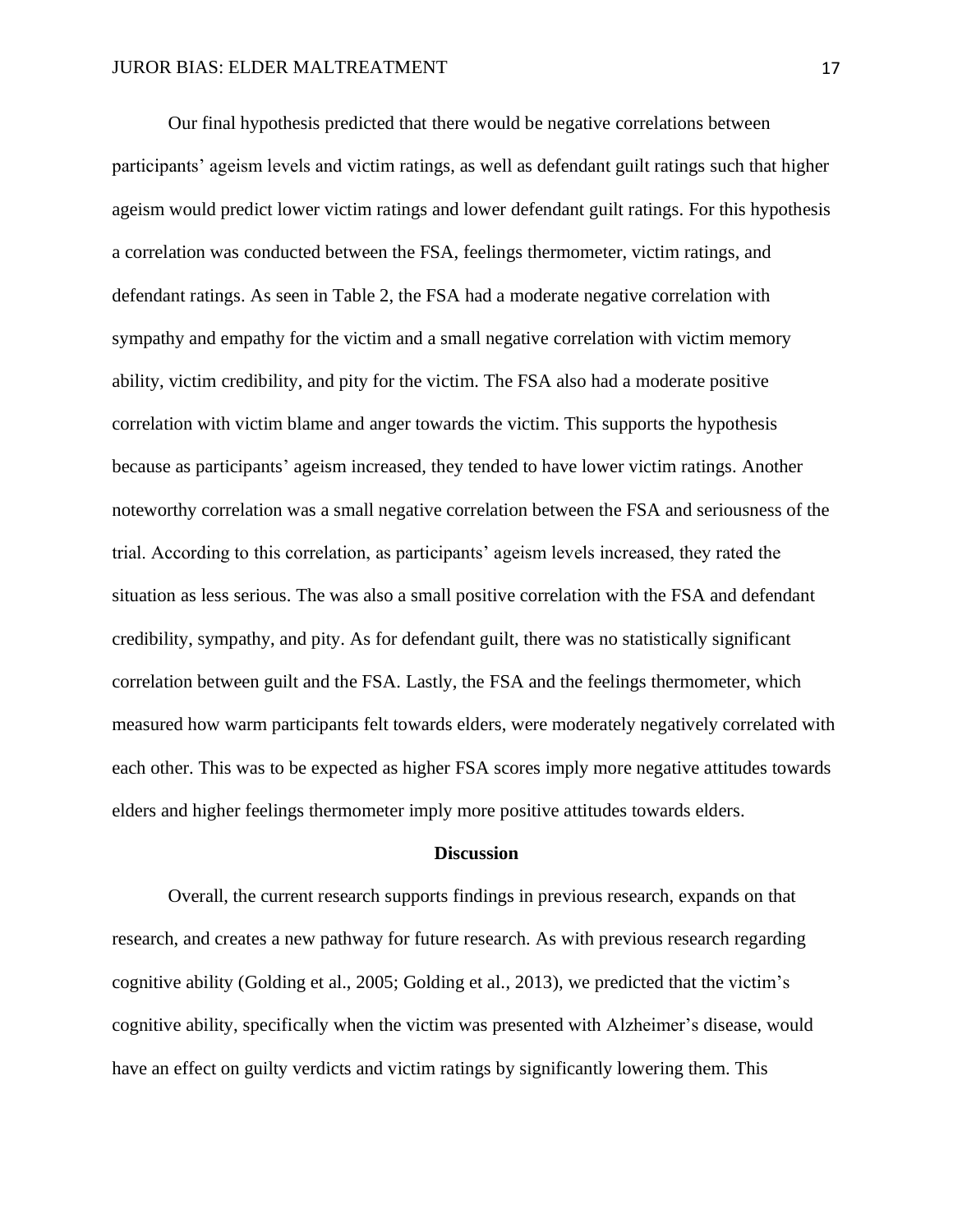hypothesis was supported; participants were significantly more likely to choose guilty when the victim did not have Alzheimer's disease. The presence of Alzheimer's also significantly lowered how participants perceived the victim. Specifically, credibility, victim's memory capability, and anger towards the victim were all significantly decreased by the presence of Alzheimer's. The participants may have assumed the victim was not as credible because of her diagnosis of Alzheimer's and that she could have been misremembering what had happened. This is supported by the significantly lowered memory ratings by those participants in the Alzheimer's condition. The lower memory rating also relates to the real-world problem of the perception of Alzheimer's since it is a disease that makes remembering things very difficult. However, this is not always the case and should not be a reason someone may dismiss a maltreatment claim.

With the two different harm types presented, we predicted that there would be a main effect of harm type on guilty verdicts and victim ratings, making them significantly lower in the neglect condition than in the physical abuse condition. This hypothesis was partially supported in that there was a main effect of harm type on guilty verdicts and victim ratings, but the harm type that lowered the ratings was physical abuse and not neglect. We expected that neglect would have significantly less guilty verdicts because, according to Goodwin and Landy (2014), participants rated active harm (i.e., physical abuse) as being more appalling than passive harm (i.e., neglect). It is possible that the reason there were more guilty verdicts in the neglect condition than in the physical abuse condition was because participants perceived physical abuse as so appalling that it could not be possible that it happened. Since this is the first elder abuse jury bias study that directly compared physical abuse and neglect in an institutional setting and under criminal charges, further research should be conducted to see if these results are supported in different maltreatment and court settings, such as a domestic setting or by presenting it as a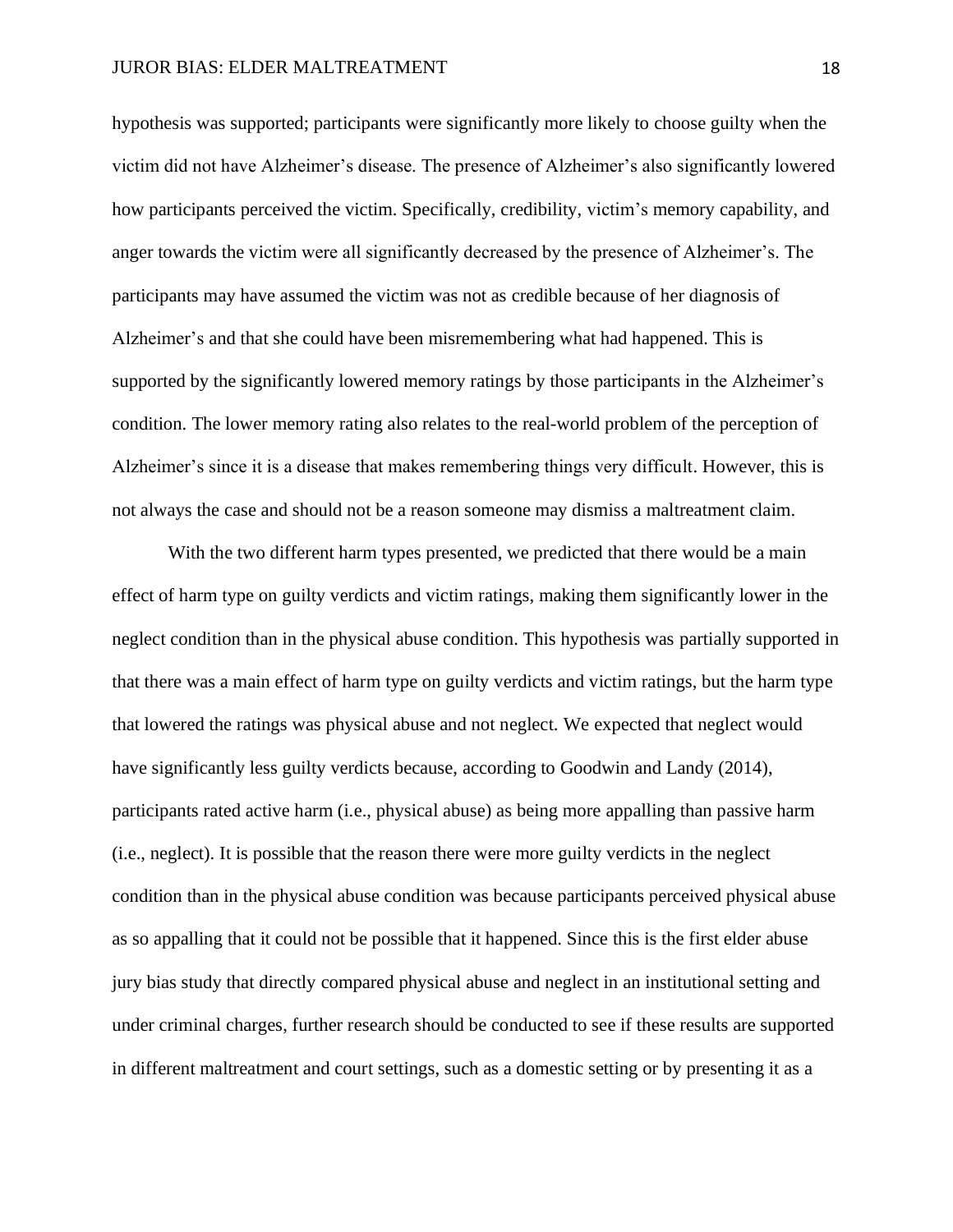civil case. For instance, it could be that in a civil case, participants would be more likely to rule in favor of the victim because the penalties, such as a payment for damages, may be perceived as less severe than jail time in a criminal case.

The third hypothesis stated that the interaction of harm type and cognitive ability would result in a significant decrease in guilty verdicts and victim ratings in the condition where the victim had Alzheimer's disease and was neglected compared to all other conditions. We assumed that participants would have significantly less guilty verdicts in the neglect condition with a victim who was presented with Alzheimer's disease because neglect may be harder to prove, and people may be less likely to believe someone with Alzheimer's. This hypothesis was not supported although there was an interaction between cognitive ability and physical abuse, affecting participants' anger towards the victim. When participants were presented with a physical abuse trial with a victim who had no cognitive deficit there was a significant increase in how much anger they had for the victim. It is possible that participants were angrier with the victim when she had no cognitive ability and was physically abuse because they perceived physical abuse to be so unlikely to happen that they were angry that someone would make a false accusation about it happening. It may also be the case that participants were angry with the victim because the victim did not report it sooner or do anything to stop it. One way to find this out is further analysis of the open-ended question the participants completed. If it is true that participants were angry for either reason stated above, then it is possible that this would be supported by their written responses.

Lastly, we expected that participants with higher levels of ageism would have less favorable attitudes towards the victim and lower guilt ratings for the defendant. Overall, this hypothesis was supported. It was found that as participants' ageism scores increased, how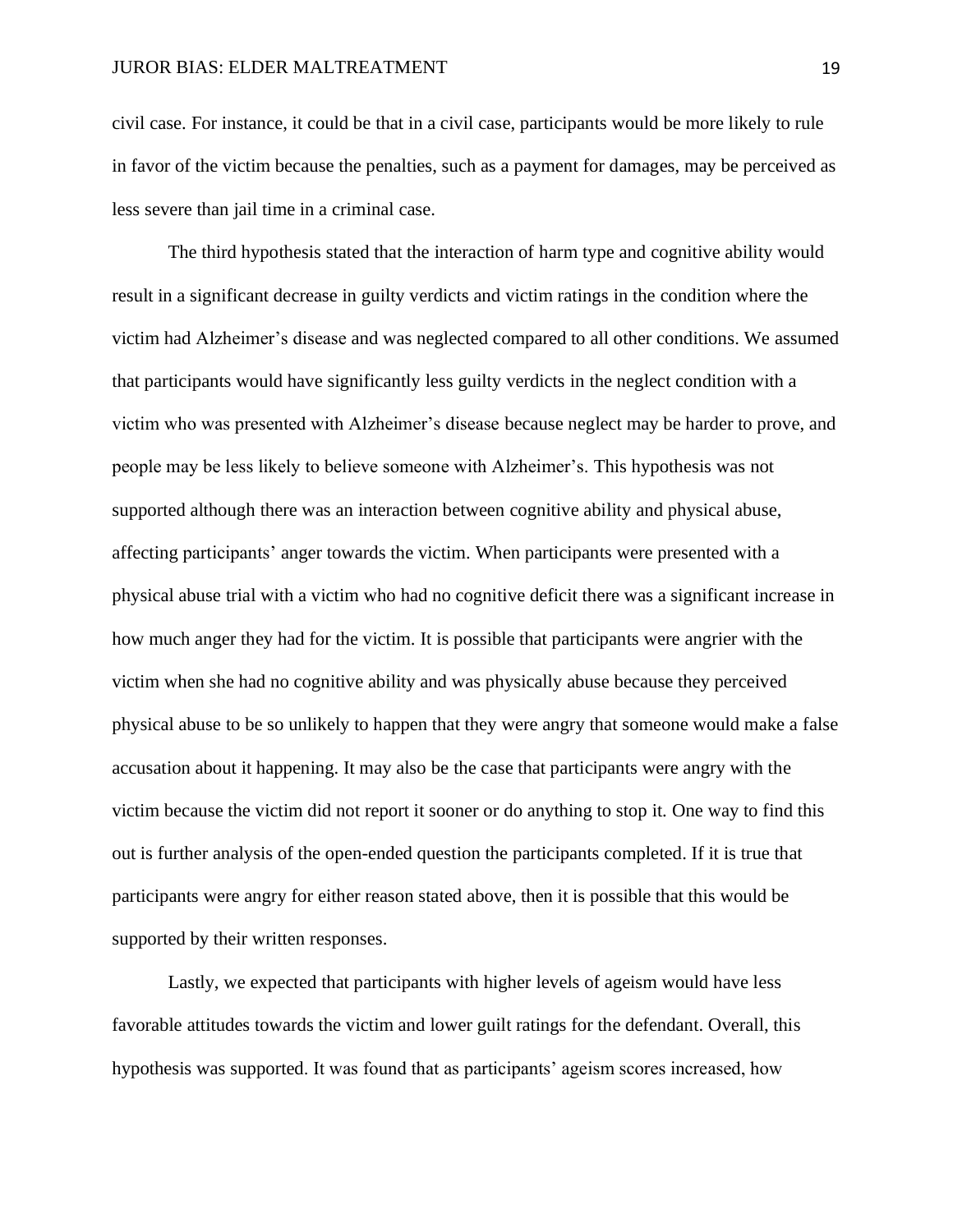favorable they were towards the victim decreased. This relationship has been seen in many previous studies and highlights the theory that higher ageism levels can lead to the devaluing of elders (Callan et al., 2012; Dunlap et. al, 2007; Wasarhaley & Golding, 2017).

#### **Limitations and Further Research**

For this study, we used an online study for many reasons. An online study allowed me to recruit a more diverse subject pool and collect a large sample, but this format makes it hard to allow participants to deliberate, like in a typical jury. The process of deliberation can have an effect on verdicts in a case because most deliberating jurors rely on the evidence in the trial as well as the support of other jurors helping clarify aspects of the trial and may help correct individual biases (Bornstein & Greene, 2011). Without the deliberation in the present study, we risk having participants who may not understand aspects of the trial or risk participants' individual differences, such as ageism, influencing their decision. One possible way to examine if the lack of deliberation affected outcomes is by testing the same exact trial except have the participants complete it in groups, giving them time for group deliberation, and compare the verdicts to the online sample.

Another limitation was the possibility that the content of the trial summaries would prime participants, causing a possible influence on their ageism scores. Since the FSA scale was presented after the participants read the trial summaries, we could not be certain that the ageism scores collected by the FSA were completely accurate. One option to remedy this would be to counterbalance the scale. This means that half of the participants would see the scale before the trial and half would see the scale after. Since we did not want the participants knowing the trial was about elders before they read the summaries, we chose a different solution. We had the participants rate how warm they felt towards multiple groups of people, including elders, in a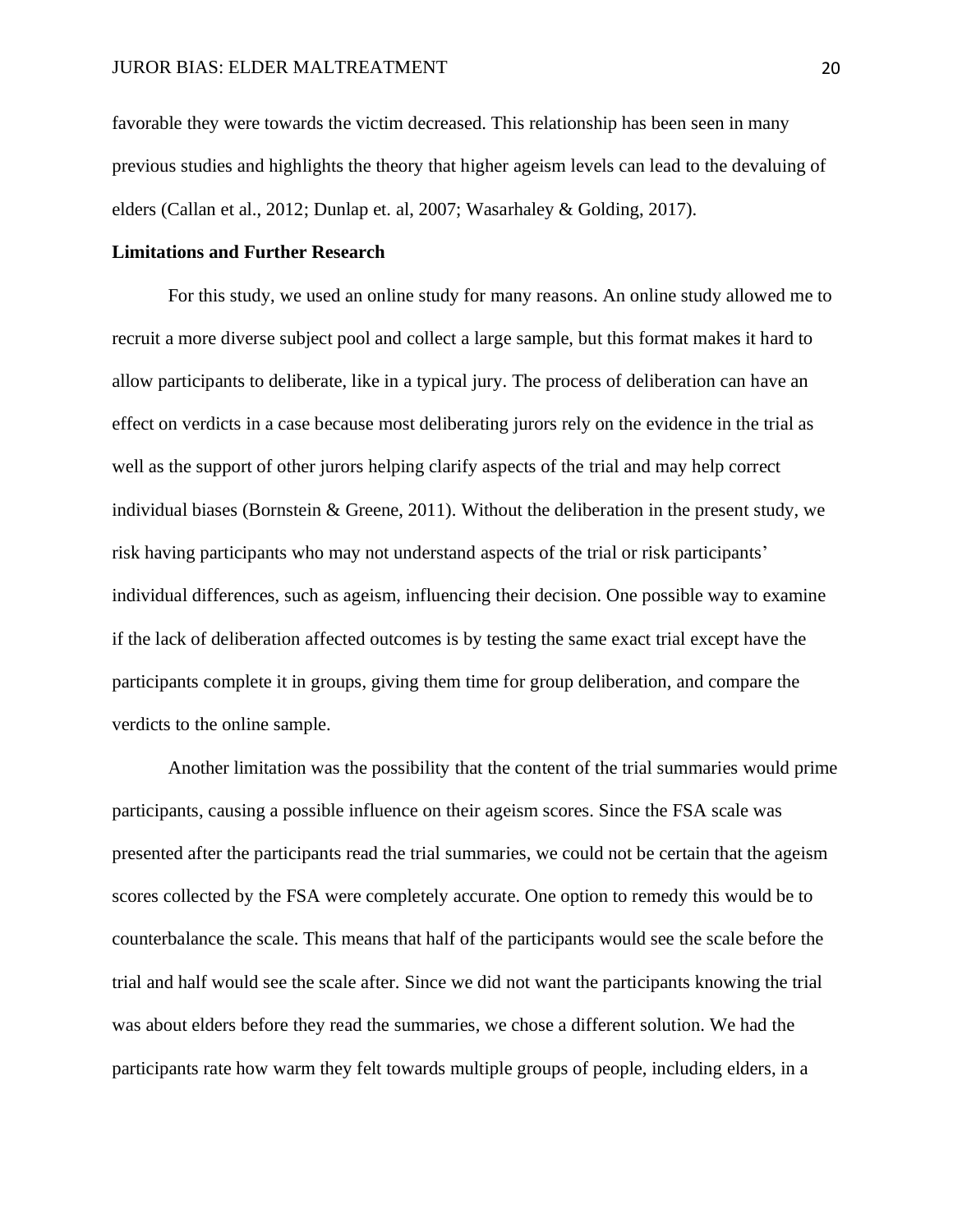#### JUROR BIAS: ELDER MALTREATMENT 21

feelings thermometer before they read the trial and then had them answer the FSA after the trial. When running the analyses, a correlation was run for the relationship between the FSA and feelings thermometer score. A strong negative correlation was found, meaning that the warmer participants felt towards elders the lower their ageism scores were, and vice versa. This shows that the content of the trial summaries did not affect participants' ageism levels and also suggests that the feelings thermometer is a reliable scale to use in these situations.

Overall, the results in this study revealed that perceptions of an elder maltreatment trial can be affected by individual differences (i.e., attitudes toward elders), legal factors (i.e., harm type), and extra-legal factors (i.e., cognitive ability) but further research is needed. Although some of the results did replicate previous research findings, there were other results that should be looked into further. Since elder physical abuse and neglect had not been compared in a court context before, we based our hypothesis on research examining the devaluing of elders, which included different harm types (Goodwin  $\&$  Landy, 2014). With the results reflecting the opposite of what was predicted, with the presence of neglect increasing guilty verdicts rather than decreasing them, it raises the question "why?" There are many directions future research can stem off of the current study. Specifically, one direction future research can examine is the comparison of physical abuse and sexual abuse in an elder abuse trial. Considering the current finding that the presence of physical abuse significantly decreased the guilty verdicts rendered, and the findings from a study on elder sexual abuse observing a significant low guilty verdict rates with the presence of sexual abuse (Hodell et al., 2009), it would be informative to compare these two maltreatment types in one study to examine the possibility of one producing fewer guilty verdicts in the other. This would be interesting to examine because people may perceive both types of maltreatment as outrageous, however, the act of sexual assault on an elder may be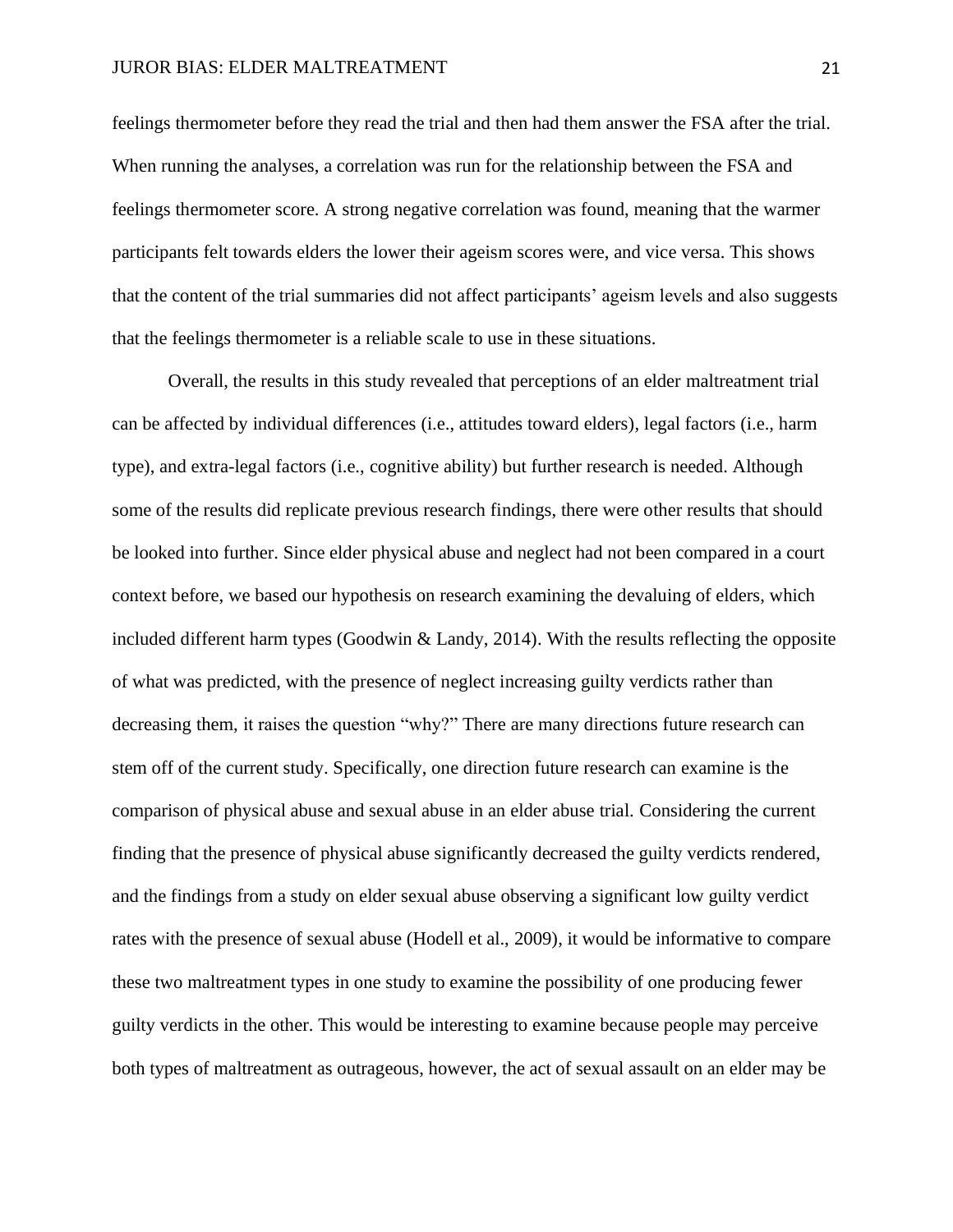seen as so preposterous that participants render even fewer guilty verdicts when presented with a sexual abuse case rather than a physical abuse case. This is just one of the many possibilities of future research because of the multiple types of elder maltreatment as well as the setting it can take place in, who the perpetrator is, the victim's cognitive ability, and if it would be considered a civil or criminal case.

#### **Conclusion**

Elder maltreatment is a prevalent problem within the United States and, because of issues such as underreporting, the occurrence of elder maltreatment may be more common than society is aware of. There are multiple different types of elder maltreatment, as well as many different individuals who can commit the maltreatment. The present study supports prior findings that a victim's cognitive ability can affect how participants view a trial and the victim, by causing participants to have less favorable views of the victim and the trial when a cognitive deficit is present. This research also provides new insight into how different harm types can affect trial outcomes differently. The outcomes of this study may give researchers a starting point for future comparisons of mistreatment types and a clear path for future research. Real world implications of this study may include a more in-depth look into elder maltreatment by law enforcement and investigators and the way the trials may be treated, such as being careful to check for jurors' ageism levels before assigning them to a case by possibly giving them an ageism scale or a questionnaire. Elder maltreatment is a serious problem in the United States and should not be brushed off even though the victim may be older. These cases need more publicity and more education into how they should be investigated and prosecuted.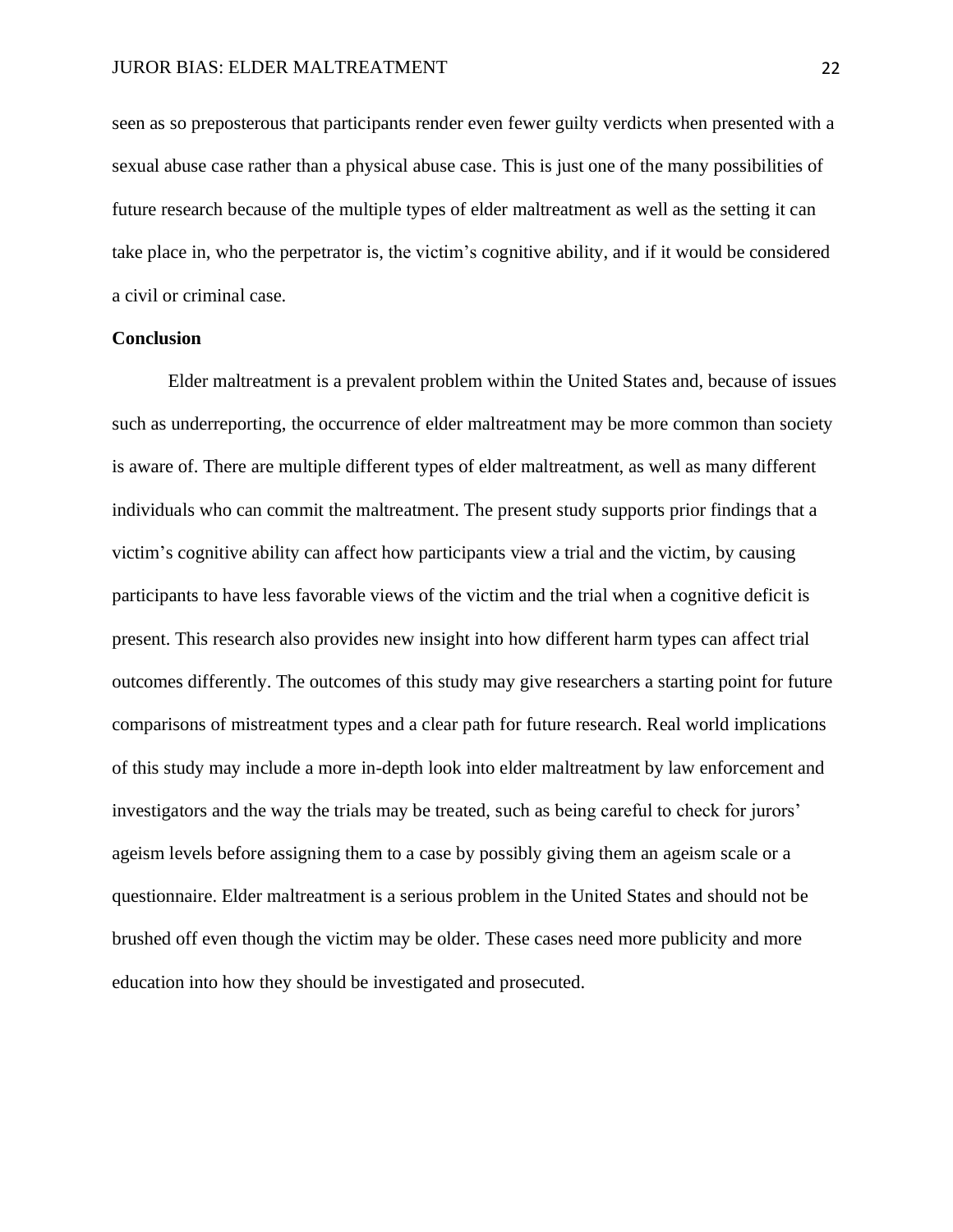#### **References**

- Bonnie, R. J. & Wallace, R. B. (Eds., 2003). *Elder Mistreatment: Abuse, Neglect, and Exploitation in an Aging Population.* Washington, D.C.: National Academies Press.
- Bornstein, B. H. & Greene, E. (2011). Jury decision making: Implications for and from psychology. *Current Directions in Psychological Science, 20*(1), 63-67.
- Brogden, M. & Nijhar, P. (2000). *Crime, abuse and the elderly.* Portland, Oregon: Willan Publishing.
- Callan, M. J., Dawtry, R. J. & Olson, J. M. (2012). Justice motive effects in ageism: The effects of a victim's age on observer perceptions of injustice and punishment judgments. *Journal of Experimental Social Psychology, 48,* 1343-1349.
- Cuddy, A. J. C., Norton, M. I. & Fiske, S. T. (2005). This old stereotype: The pervasiveness and persistence of the elderly stereotype. *Journal of Social Issues, 61*(2), 267-285.
- Dunlap, E. E., Golding, J. M., Hodell, E. C., & Marsil, D. F. (2007). Perceptions of elder physical abuse in the courtroom: The influence of hearsay witness testimony. *Journal of Elder Abuse & Neglect, 19*(3-4), 19-39.
- Fiske, S. T., Cuddy, A. C., Glick, P., & Xu, J. (2002). A model of (often mixed) stereotype content: Competence and warmth respectively follow from perceived status and competition. *Journal of Personality and Social Psychology*, *82*(6), 878-902.
- Fraboni, M., Saltstone R., & Hughes, S. (1990). The Fraboni Scale of Ageism (FSA): An attempt at a more precise measure of ageism. *Canadian Journal on Aging, 9*(1), 56-66.
- Goergen T. (2001). Stress, conflict, elder abuse and neglect in German nursing homes: A pilot study among professional caregivers. *Journal of Elder Abuse & Neglect, 13*(1), 1-26.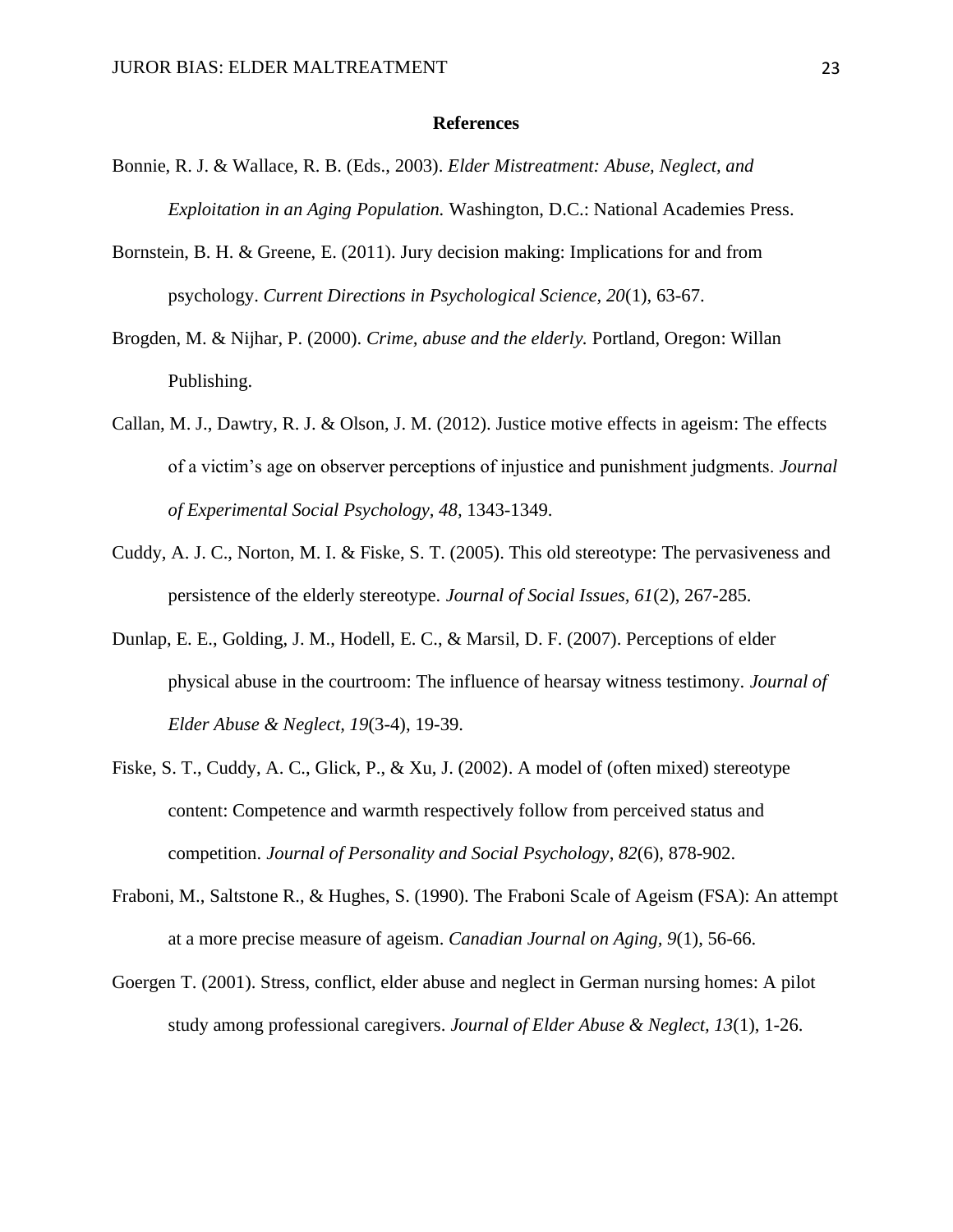- Golding, J. M., Allen, J., Yozwiak, J. A., Marsil, D. F. & Kinstle, T. S. (2005). Perceptions of elder neglect in the courtroom. *Journal of Elder Abuse & Neglect, 16*(1), 23-46.
- Golding J. G., Hodell, E. C., Dunlap, E. E., Wasarhaley, N. E., & Keller, P. S. (2013). When a son steals money from his mother: Courtroom perceptions of elder financial exploitation. *Journal of Elder Abuse & Neglect, 25*(2), 126-148.
- Goodwin, G. P. & Landy J. F. (2014). Valuing different human lives. *Journal of Experimental Psychology: General, 143*(2), 778-803.
- Hawes, C. (2003). Elder abuse in residential long-term care settings: What is known and what information is needed? In R. J. Bonnie & R. B. Wallace (Eds.), *Elder Mistreatment: Abuse, Neglect, and Exploitation in an Aging America* (446-500). Washington D.C.: The National Academies Press.
- Hodell, E. C., Golding, J. M., Yozwiak, J. A., Bradshaw, G. S., Kinstle, T. L., & Marsil, D. F. (2009). The perception of elder sexual abuse in the courtroom. *Violence Against Women, 15(6),* 678-698.
- Kinstle, T. L., Hodell, E. C., & Golding, J. M. (2008). The impact of juror characteristics and victim health status on the perceptions of elder physical abuse. *Journal of Interpersonal Violence, 23*(9), 1143-1161.
- Kohn, N. A. (2013). *Elder law: Practice, policy, and problems*. Frederick, MD: Wolters Kluwer Law & Business.
- Lachs, M., & Pillemer, K. (2015). Elder abuse. *New England Journal of Medicine, 373,* 1947-56.
- Manthorpe, J. (2015). The abuse, neglect and mistreatment of older people with dementia in care homes and hospitals in England: The potential for secondary data analysis. *Dementia, 14*(2), 273-279.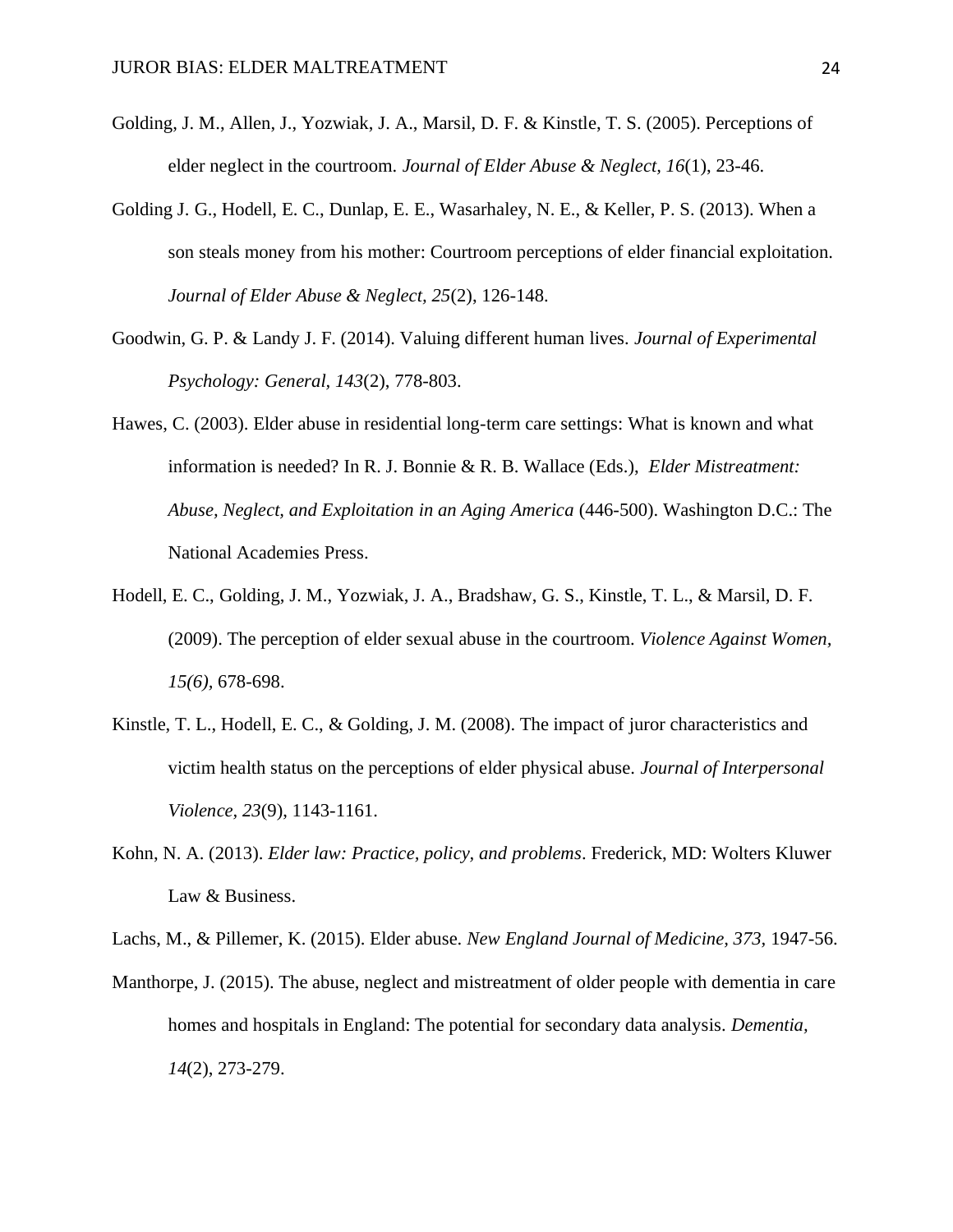- Mosqueda, L., Bumight, K., Gironda, M. W., Moore, A. A., Robinson, J., & Olsen, B. (2006). The abuse intervention model: A pragmatic approach to intervention for elder mistreatment. *Journal of the American Geriatrics Society, 64*(9), 1879-1883.
- Mosqueda, L., Sivers-Teixeira, T., & Hirst, S. (2017). Recognizing elder mistreatment: A guide for courts. *Court Review: The Journal of the American Judges Association, 53*(2), 54-61.
- Nelson, T. D. (2011). Ageism: The strange case of prejudice against the older you. R. L. Wiener, S. L. Willborn (eds.), *Disability and Aging Discrimination* (pp. 37-47). New York: Springer.
- Nerenberg, L. (2008). *Elder abuse prevention: Emerging trends and promising strategies.* New York, New York: Springer Publishing Company, LLC.
- Norton, A. T. & Herek, G. M. (2013). Heterosexuals' attitudes toward transgender people: Findings from a national probability sample of U.S. adults. *Sex Roles, 68,* 738-752.
- Payne, B. K. (2000). *Crime and elder abuse: An integrated perspective.* Springfield, IL: Charles C. Thomas Publisher, LTD.
- Paolacci, G. & Chandler, J. (2014). Inside the turk: Understanding Mechanical Turk as a participant pool. *Current Direction in Psychological Science, 23*(3), 184-188
- Quinn, M. J., & Tomita, S. K. (1997). *Elder abuse* (2nd Ed.). New York: Springer.
- Rupp, D. E., Vodanovich, S. J. & Crede, M. (2005). The multidimensional nature of ageism: Construct validity and group differences. *Journal of Social Psychology, 145*(3), 335-362.
- Schiamberg, L. B., Oehmke, J., Zhang, Z., Barboza, G. E., Griffore, R. J., Von Heydrich, L., Post, L. A., Weatherill, R. P. & Mastin, T. (2012). Physical abuse of older adults in nursing homes: A random sample survey of adults with elderly family member in a nursing home. *Journal of Elder Abuse & Neglect, 24*(1), 65-83.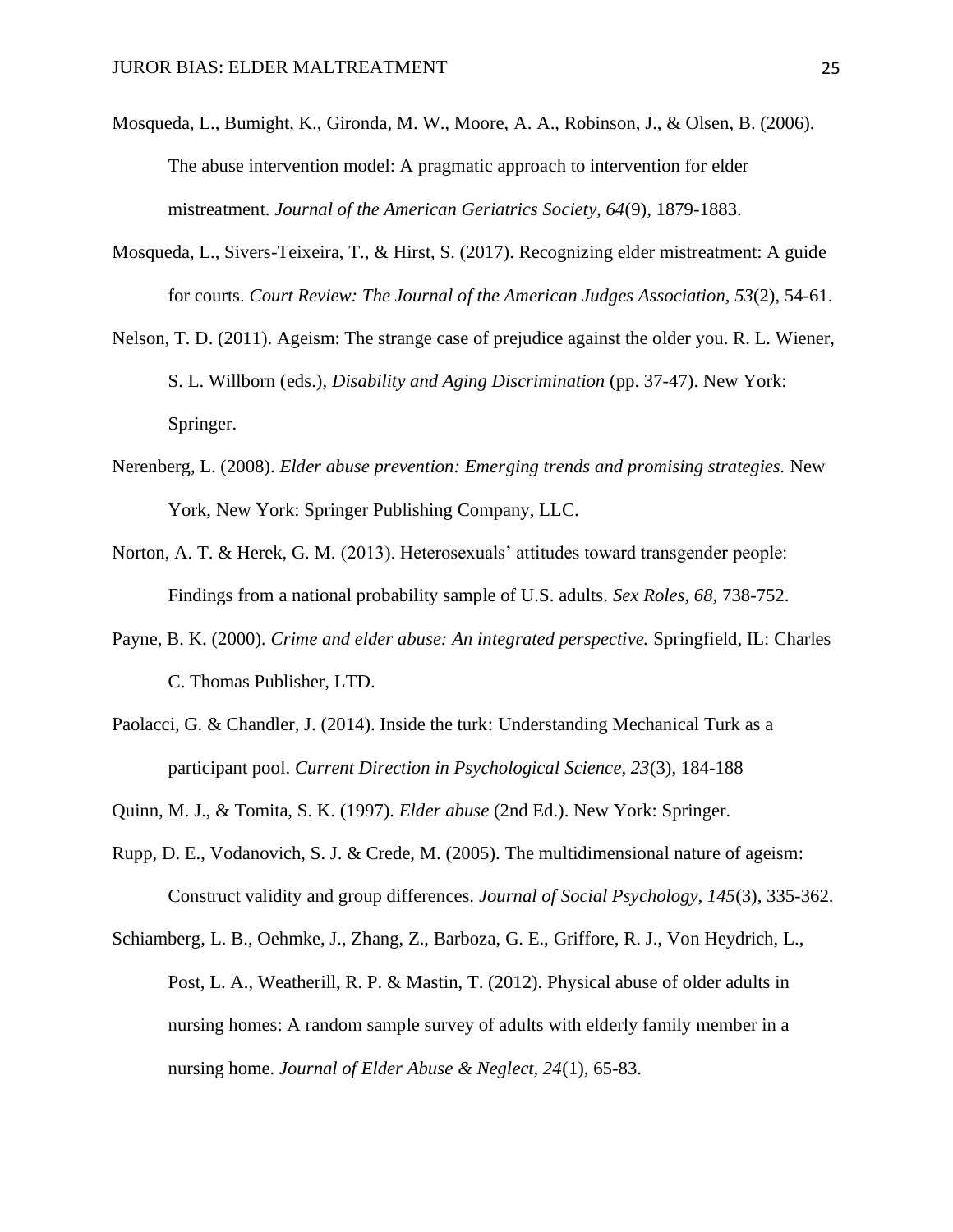- Wasarhaley, N. E. & Golding, J. M. (2017). Ageism in the courtroom: Mock juror perceptions of elder neglect. *Psychology, Crime & Law, 23(9),* 874-898.
- Wolf, R. S. & Pillemer, K. A. (1989). *Helping elderly victims: The reality of elder abuse.* New York, New York: Columbia University Press.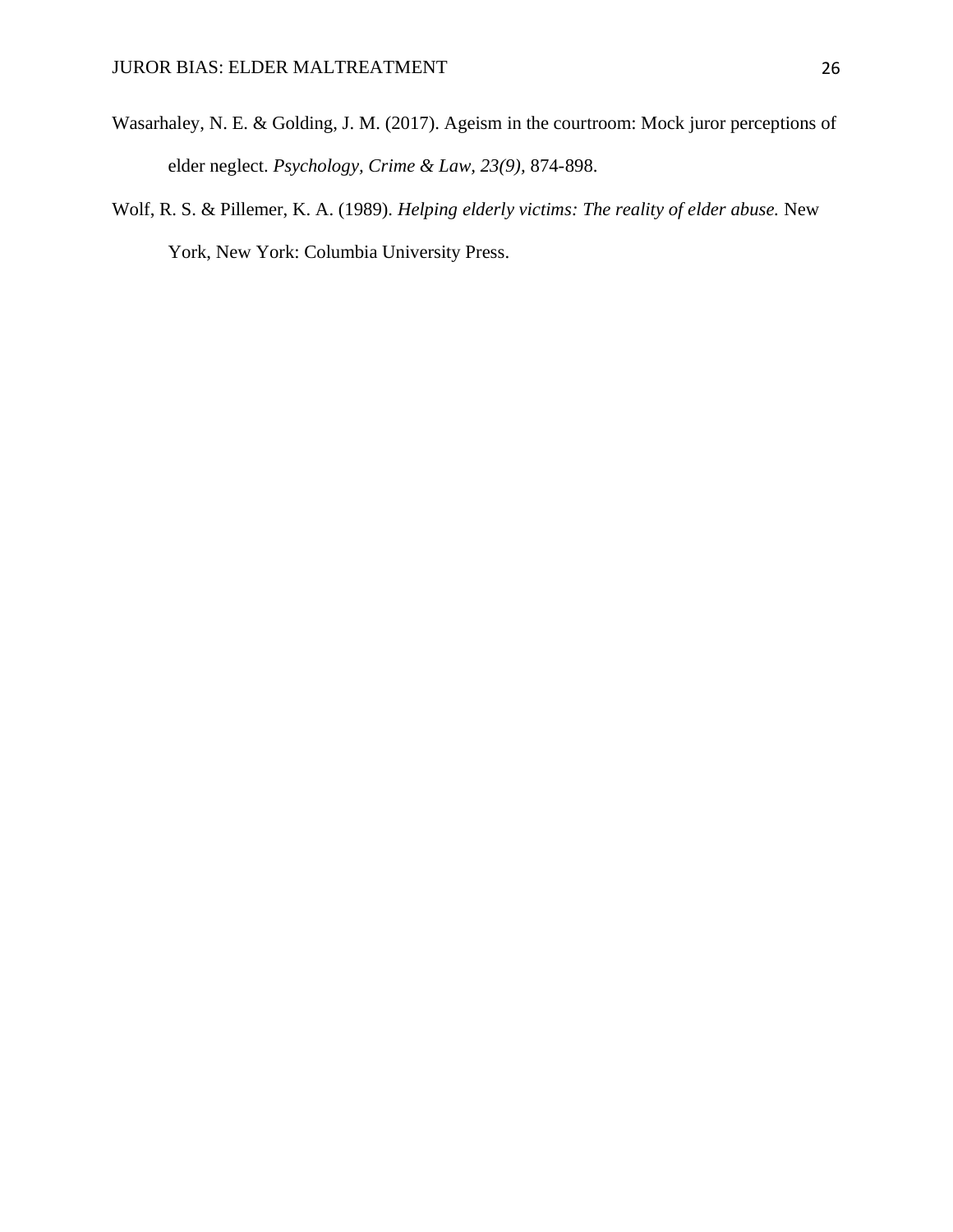## Table 1

## *Guilty Verdict Rate, Ageism Scale Means, and Trial Ratings*

| Scale                       | Condition     |                |                |               |  |  |  |  |  |
|-----------------------------|---------------|----------------|----------------|---------------|--|--|--|--|--|
|                             | Neglect       | Physical Abuse | No Alzheimer's | Alzheimer's   |  |  |  |  |  |
| Participants                | $n = 126$     | $n = 129$      | $n = 129$      | $n = 126$     |  |  |  |  |  |
| <b>Guilty Verdict Rate</b>  | 54.8%         | 39.5%          | 53.5%          | 40.5%         |  |  |  |  |  |
| Fraboni Agesim              | 42.78 (10.83) | 44.05 (10.57)  | 43.55 (10.04)  | 43.3 (11.39)  |  |  |  |  |  |
| Scale                       |               |                |                |               |  |  |  |  |  |
| <b>Elder Feelings</b>       | 78.63 (19.89) | 79.63 (20.64)  | 79.79 (19)     | 78.46 (21.49) |  |  |  |  |  |
| Thermometer                 |               |                |                |               |  |  |  |  |  |
| Seriousness                 | 5.59(1.78)    | 3.96(1.26)     | 5.54(1.21)     | 5.57(1.22)    |  |  |  |  |  |
| Victim Credibilty           | 5.38(1.17)    | 4.83(1.45)     | 5.56(1.21)     | 4.63(1.32)    |  |  |  |  |  |
| Victim Blame                | 2.15(1.27)    | 3.02(1.62)     | 2.52(1.55)     | 2.67(1.48)    |  |  |  |  |  |
| <b>Victim Memory</b>        | 4.45(1.76)    | 4.16(1.8)      | 5.33(1.43)     | 3.25(1.46)    |  |  |  |  |  |
| Victim Sympathy             | 6.32(0.94)    | 6.21(1.08)     | 6.23(1.09)     | 6.29(0.92)    |  |  |  |  |  |
| Victim Pity                 | 5.87(1.39)    | 5.81(1.29)     | 5.73(1.47)     | 5.96(1.18)    |  |  |  |  |  |
| Victim Anger                | 1.52(1.16)    | 1.72(1.48)     | 1.8(1.58)      | 1.44(1)       |  |  |  |  |  |
| Victim Empathy              | 6.75(2.4)     | 6.38(2.41)     | 6.71(2.5)      | 6.41(2.31)    |  |  |  |  |  |
| <b>Defendant Credibilty</b> | 4.28(1.69)    | 4.48(1.43)     | 4.21(1.59)     | 4.55(1.52)    |  |  |  |  |  |
| Defendant Blame             | 4.81 (1.75)   | 4.32(1.73)     | 4.79(1.73)     | 4.32(1.76)    |  |  |  |  |  |
| Defendant Sympathy          | 3.63(1.87)    | 3.65(1.67)     | 3.5(1.81)      | 3.79(1.72)    |  |  |  |  |  |
| Defendant Pity              | 3.11(1.7)     | 3.19(1.74)     | 3.02(1.72)     | 3.28(1.71)    |  |  |  |  |  |
| Defendant Anger             | 3.66(2.01)    | 3.41(2)        | 3.78(2.04)     | 3.29(1.95)    |  |  |  |  |  |
| Defendant Empathy           | 3.66(1.83)    | 3.67(1.74)     | 3.57(1.81)     | 3.77(1.75)    |  |  |  |  |  |
| Defendant Guilt             | 4.57(1.78)    | 3.96(1.79)     | 4.55(1.72)     | 3.97(1.85)    |  |  |  |  |  |

*Note:* Ratings presented as *M(SD)*. Trial ratings were rated on a scale from 1 to 7. The feelings thermometer was rated on a scale form 0 (*very cold*) to 100 (*very warm*). The FSA scores were summed and had a minimum score of 23 (more favorable feelings towards elders) and maximum score of 92 (less favorable feelings towards elders).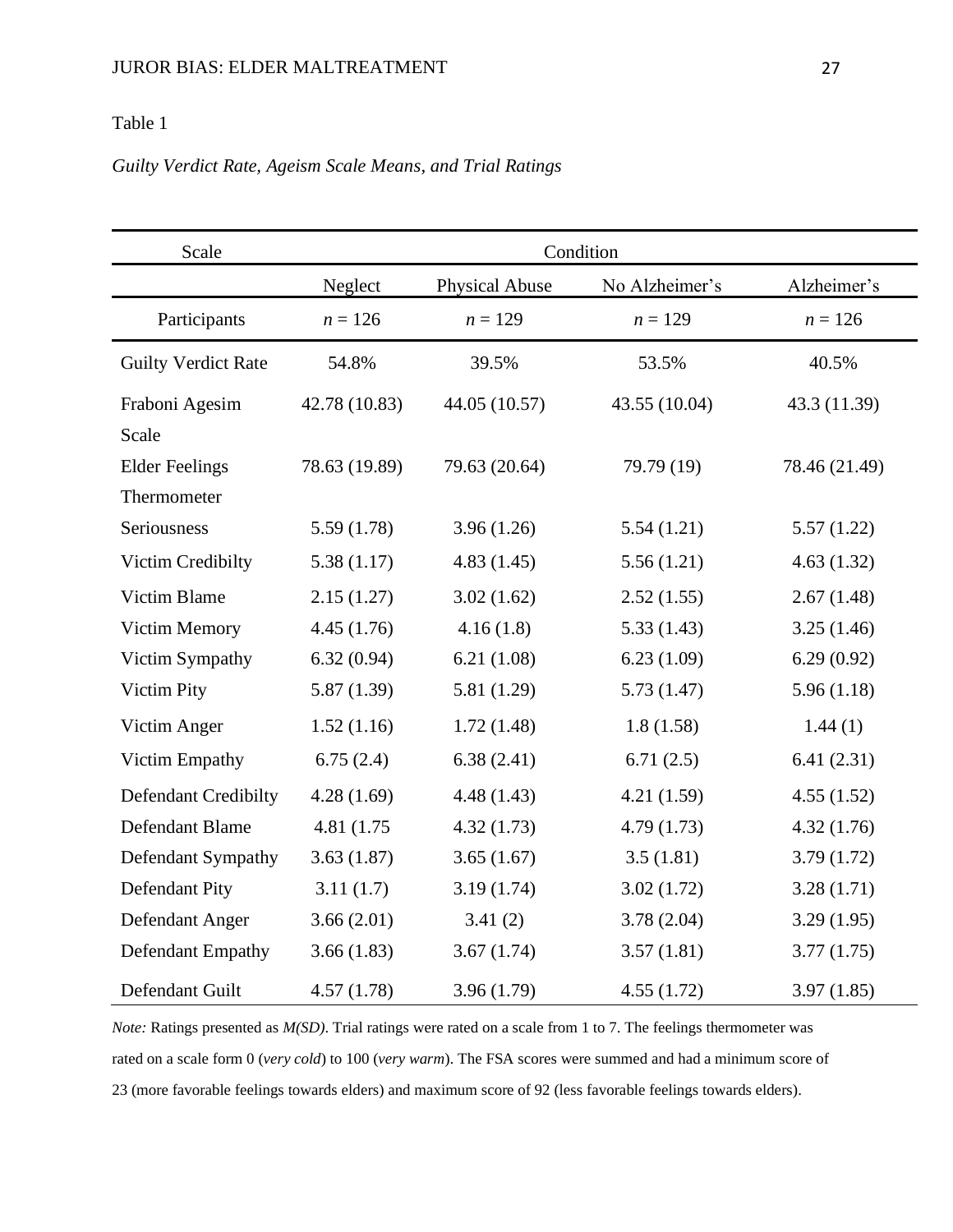## Table 2

## *Correlations Between Participant Ageism, Victim Ratings, and Defendant Ratings*

|                               | $\overline{c}$ | 3        | $\overline{4}$ | 5         | 6         |           | 8         | 9          | 10         | 11         | 12        | 13        | 14         | 15         | 16         | 17                | 18         |
|-------------------------------|----------------|----------|----------------|-----------|-----------|-----------|-----------|------------|------------|------------|-----------|-----------|------------|------------|------------|-------------------|------------|
| 1. FSA                        | $-.478**$      | $-.154*$ | $-.092$        | $-.257**$ | $-.257**$ | $.368**$  | $-.158*$  | $-.337***$ | $-.321***$ | $-.168**$  | $.290**$  | $.148*$   | $-.104$    | $.134*$    | .111       | $.175***$         | $-.109$    |
| 2. Elder feelings thermometer |                | $.219**$ | .144           | $.219***$ | $.208***$ | $-.209**$ | .122      | $.286***$  | $.299***$  | $.202**$   | $-.101$   | $-.034$   | .098       | $-.053$    | $-.020$    | $-0.028$          | .097       |
| 3. Participant age            |                |          | .004           | .085      | $.157*$   | $-0.042$  | .092      | $.157*$    | $.176***$  | $.128*$    | $-.115$   | $-0.018$  | .002       | .050       | .040       | .008              | $-.045$    |
| 4. Guilt of defendant         |                |          |                | $.389**$  | $.522**$  | $-.411**$ | $.540**$  | .115       | .110       | .118       | $.151*$   | $-.693**$ | $.887**$   | $-.671**$  | $-.635***$ | $-.511**$         | $.723**$   |
| 5. Seriousness                |                |          |                |           | $.323**$  | $-.368**$ | $.203***$ | $.386**$   | $.351**$   | $.302**$   | $-.134*$  | $-.263**$ | $.361**$   | $-.268***$ | $-.263**$  | $-.209**$         | $.396**$   |
| 6. Victim credibility         |                |          |                |           |           | $-.461$   | $.698**$  | $.340**$   | $.323***$  | $.138*$    | $-.075$   | $-.303**$ | $.500**$   | $-.291***$ | $-.283**$  | $-.305***$        | $.354***$  |
| 7. Victim blame               |                |          |                |           |           |           | $-.291**$ | $-.389**$  | $-.351***$ | $-.234***$ | $.295***$ | $.355***$ | $-.411***$ | $.345***$  | $.345***$  | $.309**$          | $-.286***$ |
| 8. Victim's memory            |                |          |                |           |           |           |           | $.139*$    | $.187**$   | .001       | .099      | $-.370**$ | $.507**$   | $-.355$ ** | $-.345***$ | $-.310**$         | $.404**$   |
| 9. Sympathy for victim        |                |          |                |           |           |           |           |            | $.714***$  | $.636**$   | $-.302**$ | $-.046$   | $.136*$    | $-.064$    | $-.095$    | $-.093$           | $.187**$   |
| 10. Empathy for victim        |                |          |                |           |           |           |           |            |            | $.568**$   | $-.212**$ | $-.042$   | .118       | $-080$     | $-.092$    | $-.096$           | $.143*$    |
| 11. Pity for victim           |                |          |                |           |           |           |           |            |            |            | $-.104$   | .007      | .108       | .046       | $-.004$    | .080              | $.228***$  |
| 12. Anger towards victim      |                |          |                |           |           |           |           |            |            |            |           | $-.057$   | $.125*$    | .011       | $-.034$    | .049              | $.198***$  |
| 13. Defendant credibility     |                |          |                |           |           |           |           |            |            |            |           |           | $-.679**$  | $.746**$   | $.735***$  | $.590**$          | $-.630**$  |
| 14. Defendant blame           |                |          |                |           |           |           |           |            |            |            |           |           |            | $-.628**$  | $-.605***$ | $-.492**$         | $.739***$  |
| 15. Sympathy for defendant    |                |          |                |           |           |           |           |            |            |            |           |           |            |            | $.920**$   | $.818^{\ast\ast}$ | $-.583**$  |
| 16. Empathy for defendant     |                |          |                |           |           |           |           |            |            |            |           |           |            |            |            | $.803**$          | $-.573**$  |
| 17. Pity for defendant        |                |          |                |           |           |           |           |            |            |            |           |           |            |            |            |                   | $-.436**$  |
| 18. Anger towards defendant   |                |          |                |           |           |           |           |            |            |            |           |           |            |            |            |                   |            |

*Note:*\**p* < 0.05, \*\**p* < 0.01.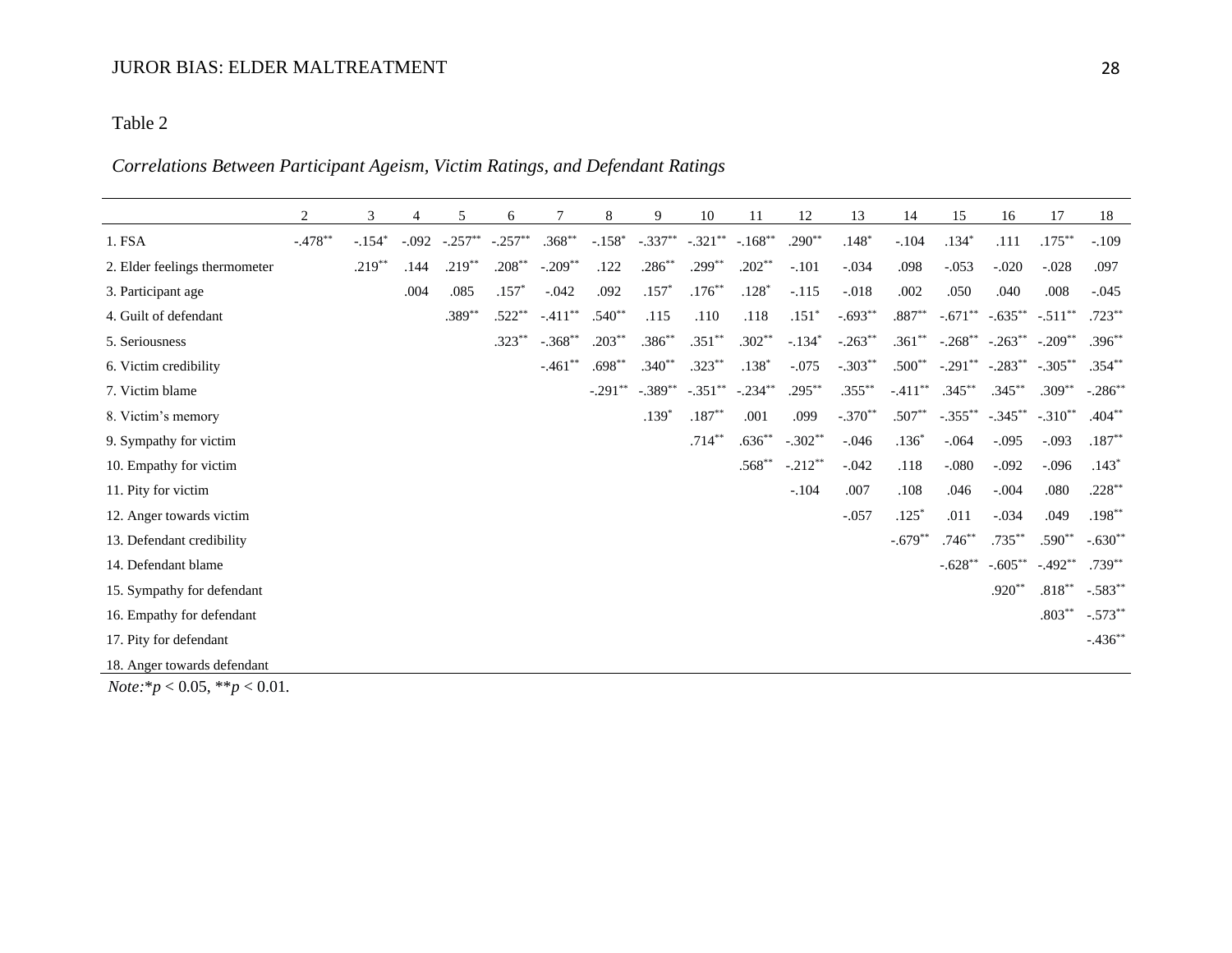

*Figure 1.* Effect of victim cognitive ability on victim ratings (\**p* < 0.05, \*\**p* < 0.01)